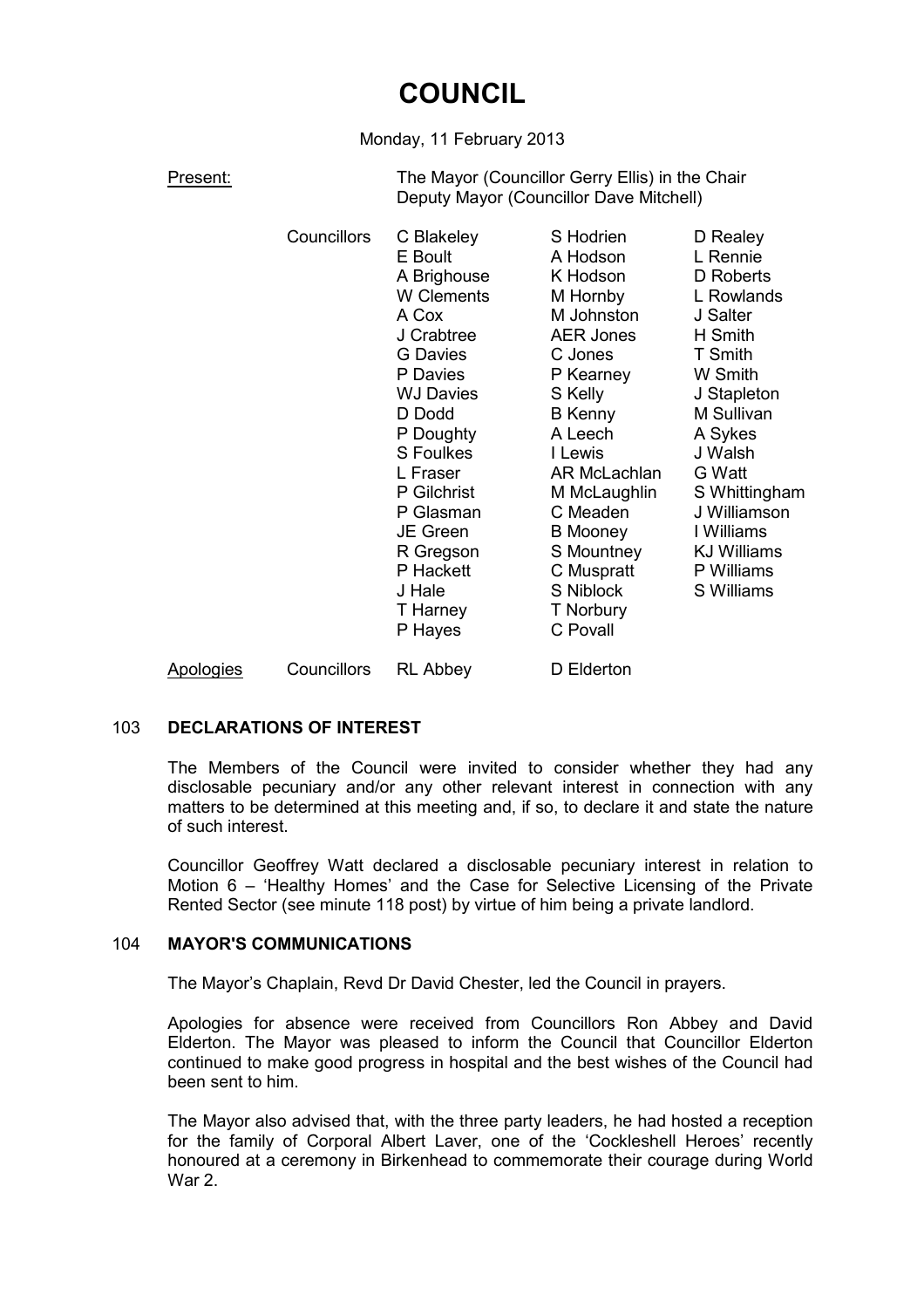## 105 **PETITIONS**

In accordance with Standing Order 21, the Mayor received petitions submitted by –

- (i). Councillor Cherry Povall on behalf of 690 signatories, calling on Wirral Council to preserve the Heritage Transport Museum as a vital, irreplaceable part of Wirral's heritage.
- (ii). Councillor Harry Smith on behalf of 144 signatories expressing support for the St James' Centre, Birkenhead.
- (iii). Councillor Tony Smith on behalf of 27 signatories requesting the provision of alleygating to prevent unauthorised access to the rear of properties to the rear of Arrowe Park Road, Upton.
- (iv). Councillor Mark Johnston on behalf of 65 signatories objecting to the Licensing Application for Seven Acres Garage, Pensby to extend its alcohol sales conditions.
- (v). Councillor Mark Johnston on behalf of 117 signatories requesting the Council to restore security lighting at the car park on Fishers Lane, Pensby.
- (vi). Councillor Geoffrey Watt on behalf of 282 signatories calling on the Council to enforce the removal of the "Green Goddess" auxiliary fire service vehicles that are permanently parked outside a private house in Ennisdale Drive, West Kirby.
- (vii). Councillor Ian Lewis on behalf of 571 signatories who oppose plans to issue iPads to Members of the Council.
- (viii). Councillor Steve Niblock on behalf of 1631 signatures against the closure of Bebington/New Ferry Youth Club as a result of budget cuts.

The Council's Petition Scheme states that if a petition contains more than 1500 signatures, the petition organiser should be invited to present the petition to the Council for no longer than five minutes, prior to the matter being debated by the Council for a maximum of 15 minutes before deciding how to respond to the petition.

**Resolved – That the petitions be noted and referred to the appropriate Chief Officers in accordance with Standing Order 34.** 

#### 106 **MINUTES**

The minutes of the meetings of the Council held on 17 December 2012 and 28 January 2013 had been circulated to Members and, it was –

#### **Resolved – That the minutes be approved and adopted as a correct record.**

#### 107 **LEADER'S ANNOUNCEMENTS**

The Leader of the Council, Councillor Phil Davies, addressed the Council on the following matters: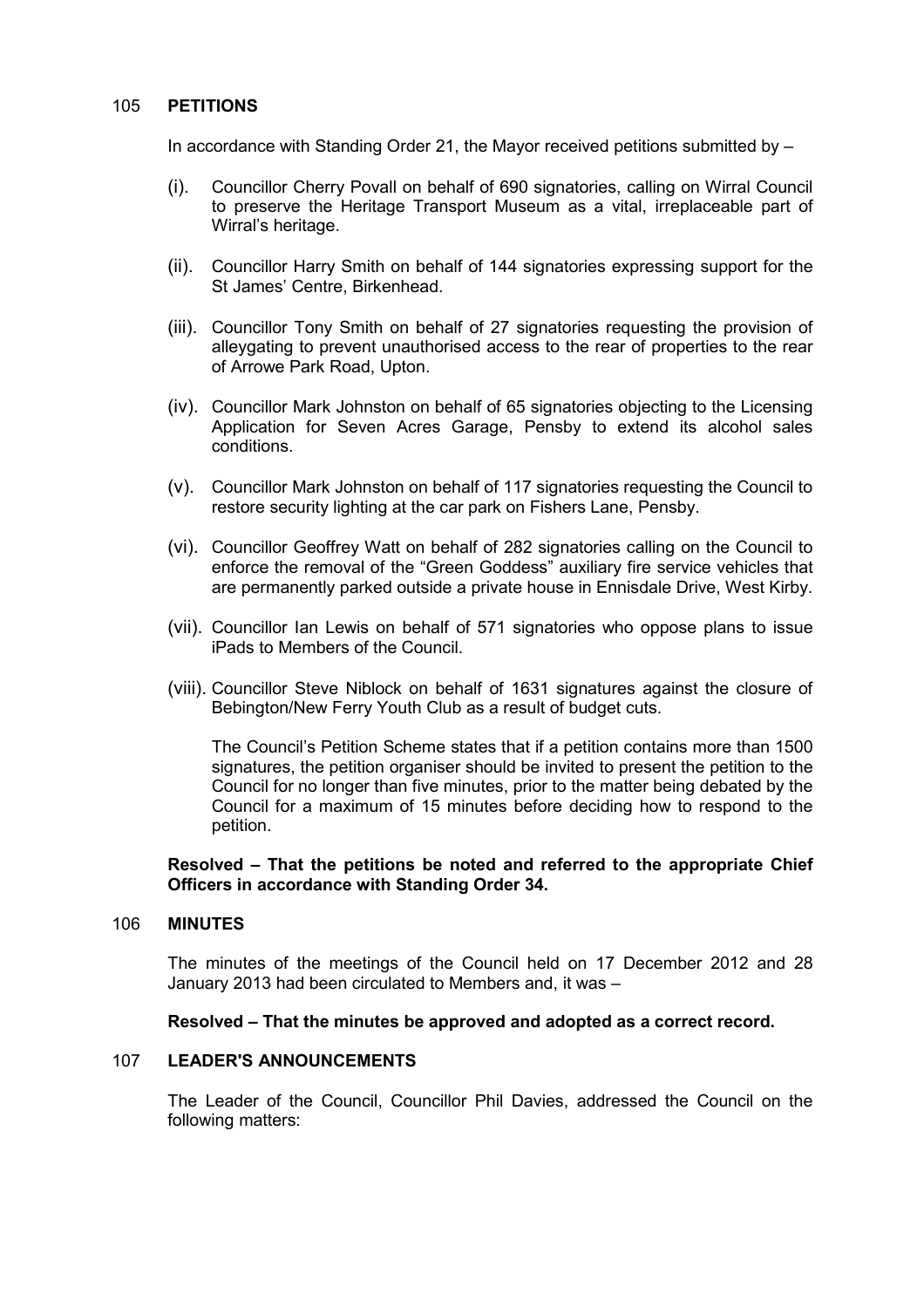# • **Mid-Staffordshire NHS Foundation Trust**

The Leader referred to the shocking report published last week by Mr Robert Francis QC, which found serious failings in the quality hospital care provided by Mid-Staffordshire NHS Foundation Trust. He expressed sorrow and concern for the families and friends of those affected and highlighted the importance of key partners in Wirral examining the report findings to determine whether any actions were required to ensure that no such failings happened in Wirral.

Although there was no suggestion of any issues concerning the quality of hospital care provided in Wirral, he proposed as a matter of urgency that, in order to uphold the highest possible standards of care, a proactive approach be taken to recognise and deal with service failures before things go badly wrong, as happened in Mid-Staffs –

- (i). As Chair of Wirral's Health and Well Being Board, he would be seeking an urgent meeting to discuss the key issues from the Francis Report and to ask the Clinical Commissioning Group to present a report on their governance and monitoring arrangements; to include input from Healthwatch, in relation to their new role and how it would act as an early warning system.
- (ii). He proposed also to write to the Chair of the Council's Health and Well Being O&S Committee to suggest that a similar discussion takes place and that the Committee consider the establishment of a 'Task and Finish' group to ascertain in detail the suitability of governance and monitoring arrangements.

# • **New Affordable Homes**

He was pleased to announce that, under "Housing 21" proposals and following initial consultation with residents, new affordable homes were to be built in Seacombe Ward, on the site of the former Poulton House.

# • **Allotments**

At a time of rapidly increasing food prices and high demand for allotments, he reported that the newly established "Leasowe Community Allotment Society" would take a 25 year 'peppercorn' lease from the Council for a parcel of land on the former site of Leasowe Primary School. The site would provide 29 individual full, half and quarter size allotment plots, a communal allotment area, picnic areas and a communal orchard. The Society's aim was to develop a thriving, attractive and multifunctional allotment site that benefited plot-holders, visitors, the local community and wildlife.

# • **Rogue Trading**

Wirral Trading Standards had recently obtained its first Anti-Social Behaviour Order against a rogue trader at Wirral Magistrates' Court. The person in question had been found guilty of offences of fraud and aggressive trade practices and was made subject of the Order and was also sentenced to five months imprisonment, disqualified from driving for 18 months and was ordered to pay costs of £2,300 and £95 compensation for the re-bedding of roof tiles after the incident.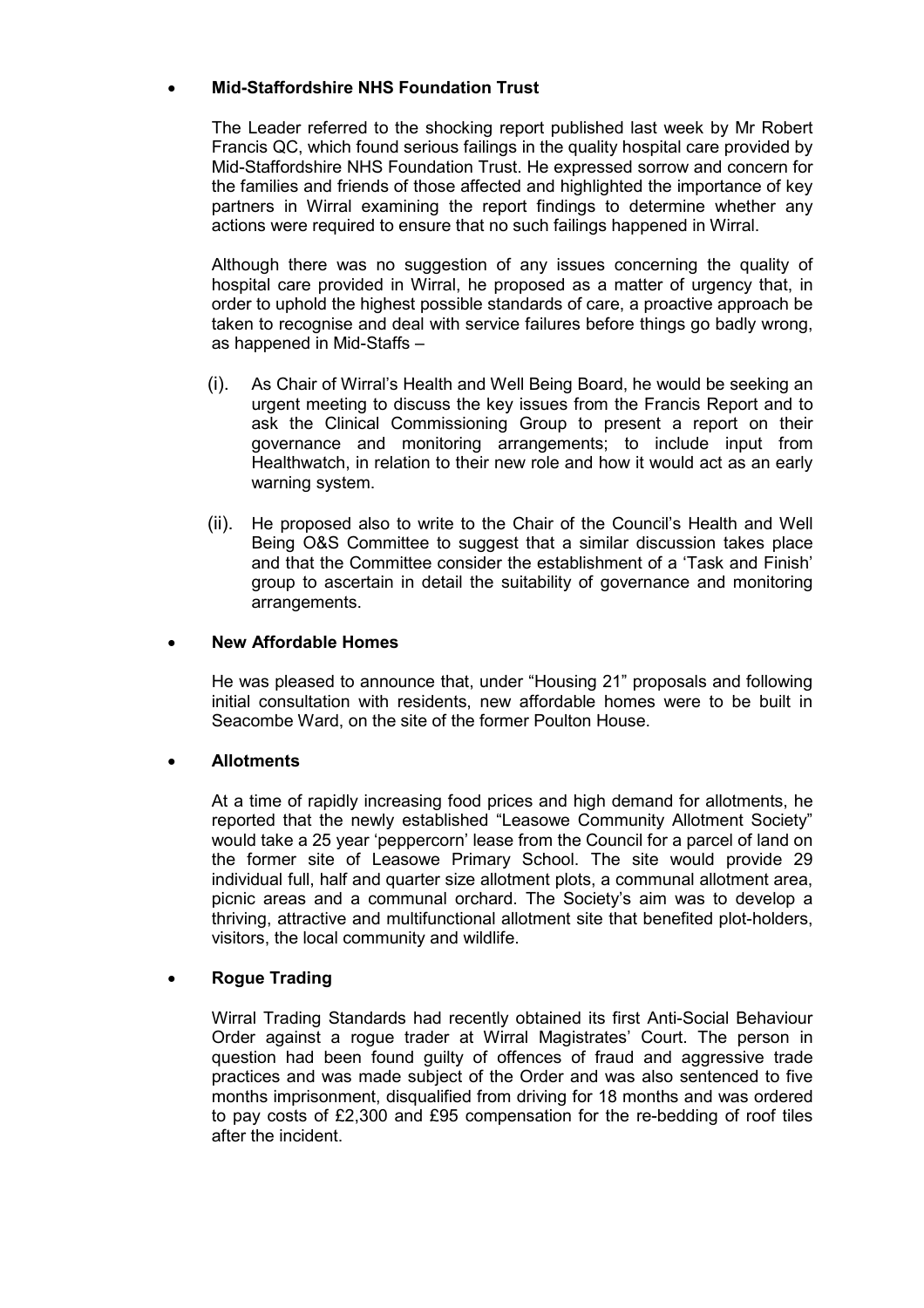# • **Prenton High School**

He was pleased to announce that the Headteacher of Prenton High School had received a letter from the Rt Hon David Laws MP, Minister of State for Schools, congratulating the school on its success for being in the top 100 secondary schools in England for educational excellence. He had expressed the thanks and congratulations of the Council to the Headteachers, Governors, staff and pupils of Prenton High School for their tremendous achievement.

# • **New Housing Development**

A total of 155 new homes were to be built on the site of the former St Benedict's School at Woodchurch. The development was a partnership between social housing provider Wirral Partnership Homes and Mansell Construction. WPH would own 131 of the properties to be rented out, whilst the rest would be sold by Mansell. The first sod had been cut during a special ceremony attended by local Councillors Stuart Whittingham and Tony Smith. He indicated that the development was the biggest housing development in the North West and was excellent news for Wirral.

# 108 **MATTERS REQUIRING APPROVAL BY THE COUNCIL**

In accordance with Standing Order 7(1), a number of matters were submitted for approval by the Council.

One matter from the meeting of the Cabinet held on 24 January 2013 (minute 170 – Neighbourhood Working) was submitted for approval but was the subject of two objections (see minutes 120 and 121 post).

A further item from the meeting of the Cabinet held on 7 February 2013 (minute 186 – Nomination of Mayor and Deputy Mayor for Municipal Year 2013/2014) required approval by the Annual Meeting of the Council and, as such, was for noting.

On a motion by Councillor Phil Davies and seconded by Councillor Ann McLachlan, it was –

# **Resolved –**

- **(1) That the following matters be approved:** 
	- **(i). Minute 156 (Cabinet 20 December 2012) Local Development Framework – Annual Monitoring Reports**
	- **(ii). Minute 171 (Cabinet 24 January 2013) Budget Council Procedure**
	- **(iii). Minute 172 (Cabinet 24 January 2013) Committee Calendar 2013/2014**
- **(2) That minute 186 (Cabinet 7 February 2013) Nomination of Mayor and Deputy Mayor for Municipal Year 2013/2014, be noted.**

# 109 **MATTERS FOR NOTING**

**Resolved – That the following matters be noted –**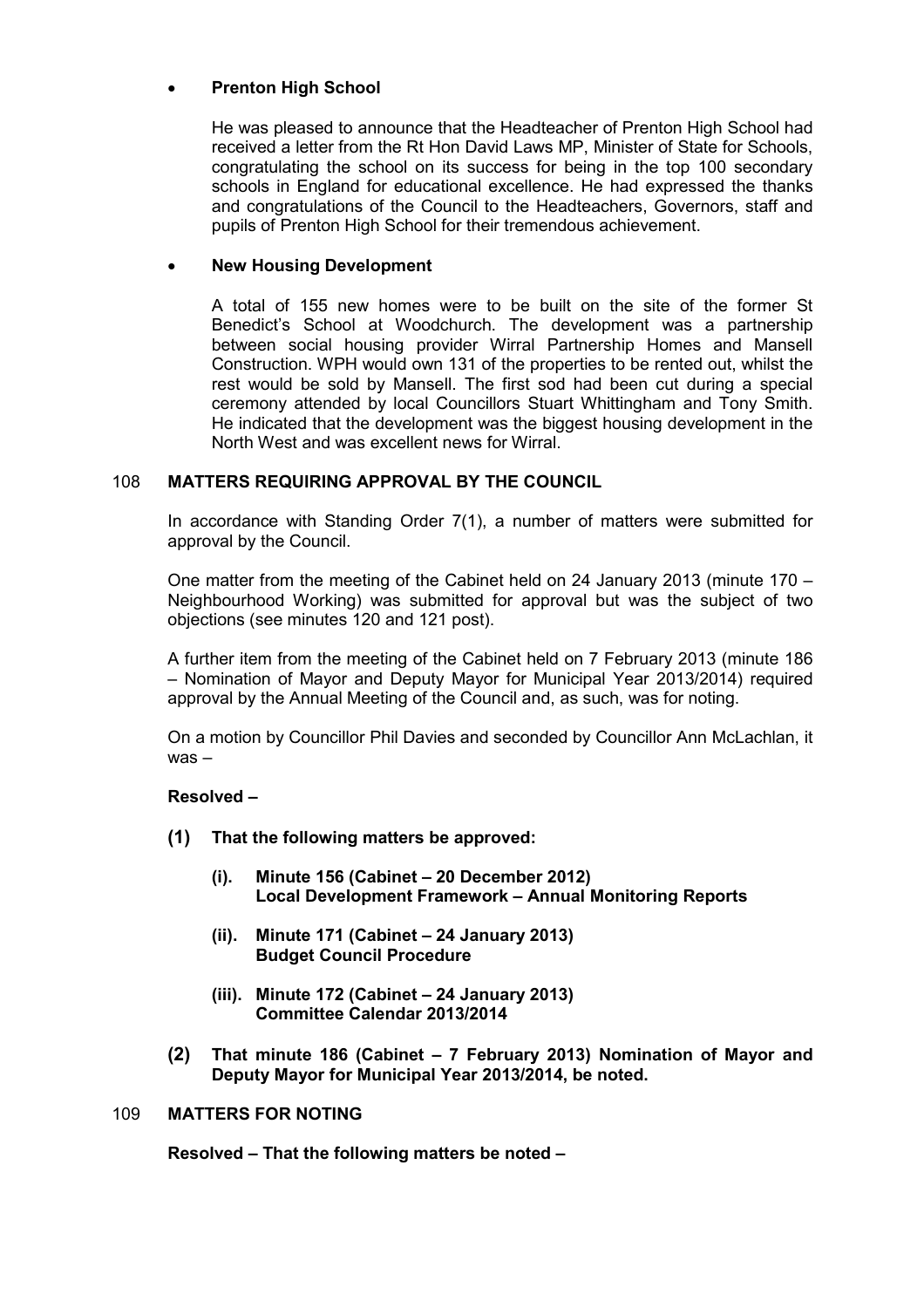- **(i). Minute 146 (Cabinet 20 December 2012) Financial Monitoring – Revenue (Month 7)**
- **(ii). Minute 147 (Cabinet 20 December 2012) Financial Monitoring – Capital (Month 7)**
- **(iii). Minute 163 (Cabinet 24 January 2013) Financial Monitoring – Revenue (Month 8)**
- **(iv). Minute 164 (Cabinet 24 January 2013) Financial Monitoring – Capital (Month 8)**
- **(v). Minute 178 (Cabinet 24 January 2013) Response to Consultation on the National Alcohol Strategy (Reason – Waiving of Call-In)**

#### 110 **QUESTIONS**

Councillor Stuart Kelly, having given the appropriate notice in accordance with Standing Order 11, submitted a question addressed to the Leader of the Council, in respect of the Council's support for the introduction of the Living Wage.

The Leader of the Council responded accordingly.

In accordance with Standing Order 11, Councillor Kelly asked a supplementary question. The Leader of the Council responded accordingly and agreed to provide Councillor Kelly with a detailed written response.

## 111 **PROCEDURE**

On a motion by Councillor W Davies and seconded by Councillor B Kenny, it was –

**Resolved (Unanimously) – That Standing Order 7(8) be applied after the closure of the third debate.** 

## 112 **MATTERS FOR DEBATE**

The matters listed for debate in accordance with Standing Order 5(2) (n) were dealt with as indicated in minutes 113 to 126 below

# 113 **MOTION: UNFAIR CUTS IN LOCAL GOVERNMENT FUNDING**

Proposed by Councillor Phil Davies Seconded by Councillor Ann McLachlan

- (1) This Council believes that the Government's cuts to the funding of local Councils is proving to be profoundly unfair. Authorities with the highest levels of poverty and deprivation are facing the biggest cuts. At the same time, wealthy areas with the lowest levels of poverty pay less.
- (2) Wirral is losing £151 per head in cuts. Liverpool is losing £252, Manchester is losing £209, Newcastle is losing £162, Birmingham is losing £166, and Sheffield is losing £140 per head.
- (3) Milton Keynes is losing just £38 per head. Central Bedfordshire is losing £18 per head. And people in North Dorset are losing just £2 per head.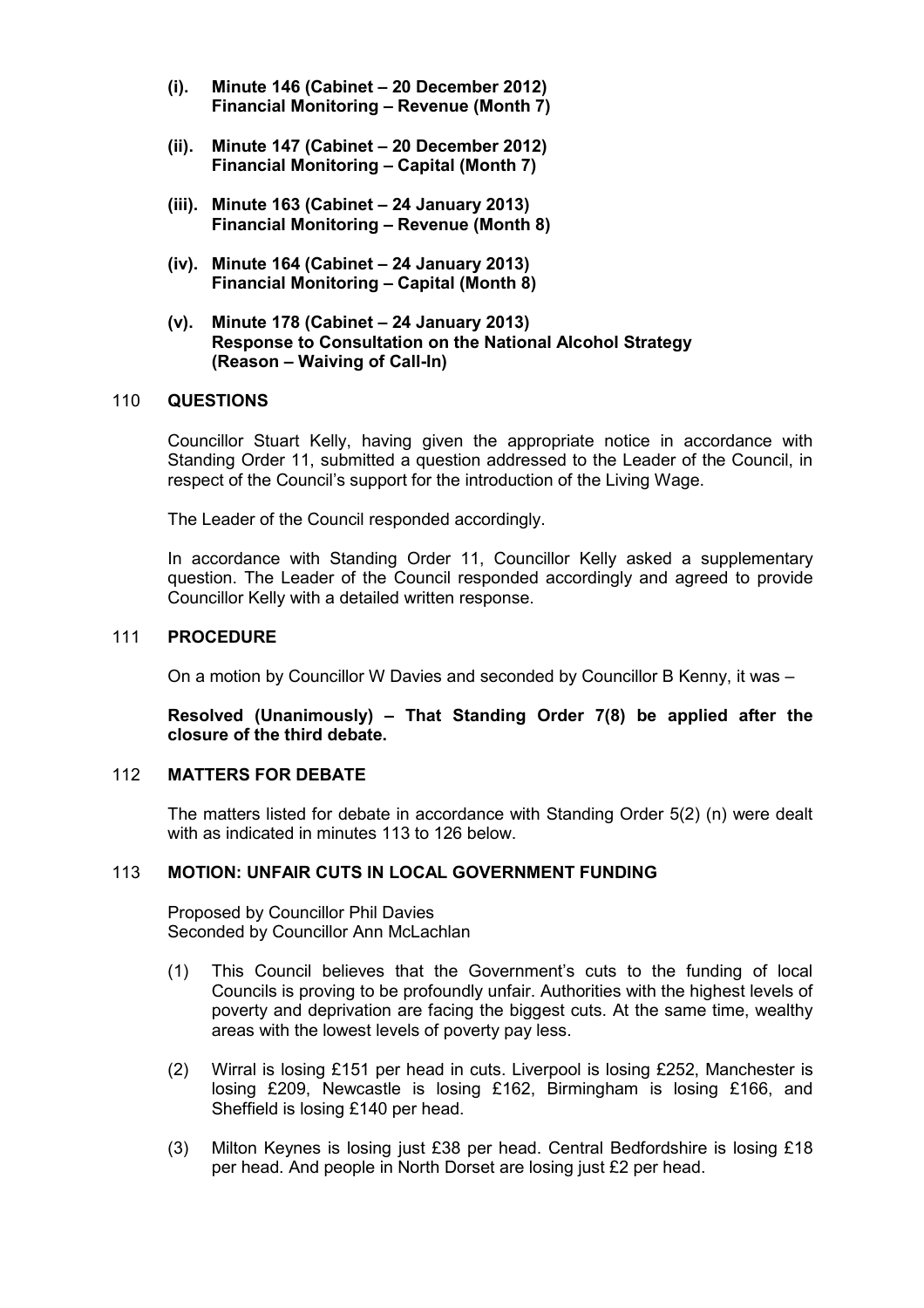- (4) Council also notes that a recent report by SIGOMA (Special Interest Group of Metropolitan Authorities outside London) indicates that out of the 47 SIGOMA authorities Wirral has had the largest cut in its funding from central government (2.62% cut in revenue spending power 2013-14). This compares with the SIGOMA average of -1.78% and the average for Shire Districts of -1.37%.
- (5) Council supports the 'Come Together' Campaign launched by the Mayor of Liverpool on the 18th January when the Leaders of Core Cities, Merseyside Districts and Faith Leaders met to discuss the impact of the Government's austerity policy.
- (6) Council supports the on-line petition which has been launched at www.cometogether.co.uk. This calls on the Government to urgently re-think its policy and to apply the cuts more fairly across the country, protecting those most in need, and making sure those in wealthy parts of the country pay their fare share. Council urges all residents to sign this petition.

## **Amendment submitted in accordance with Standing Order 7(2)**

Proposed by Councillor Alan Brighouse Seconded by Councillor Pat Williams

Delete all and insert:

- (1) Council notes that this Government, in the same way as the previous Government, distributes the Revenue Support Grant so as to take account of the high cost of providing services in areas of high deprivation, thus ensuring that Councils in areas of high deprivation receive significantly more funding than those in the more affluent parts of the country.
- (2) Council does, however, recognise Wirral's particular financial difficulties as it endeavours to overcome problems created over many years. Council requests the Leader of the Council to make representations to the Government so as to ensure the Government is aware of the specific circumstances facing the Borough.

Following a debate and Councillor Phil Davies having replied, the amendment proposed by Councillor Brighouse was put and lost (27:35) (One abstention).

The motion was put and carried (35:27) (One abstention)

**Resolved (35:27) (One abstention) –** 

- **(1) This Council believes that the Government's cuts to the funding of local Councils is proving to be profoundly unfair. Authorities with the highest levels of poverty and deprivation are facing the biggest cuts. At the same time, wealthy areas with the lowest levels of poverty pay less.**
- **(2) Wirral is losing £151 per head in cuts. Liverpool is losing £252, Manchester is losing £209, Newcastle is losing £162, Birmingham is losing £166, and Sheffield is losing £140 per head.**
- **(3) Milton Keynes is losing just £38 per head. Central Bedfordshire is losing £18 per head. And people in North Dorset are losing just £2 per head.**
- **(4) Council also notes that a recent report by SIGOMA (Special Interest Group of Metropolitan Authorities outside London) indicates that out of**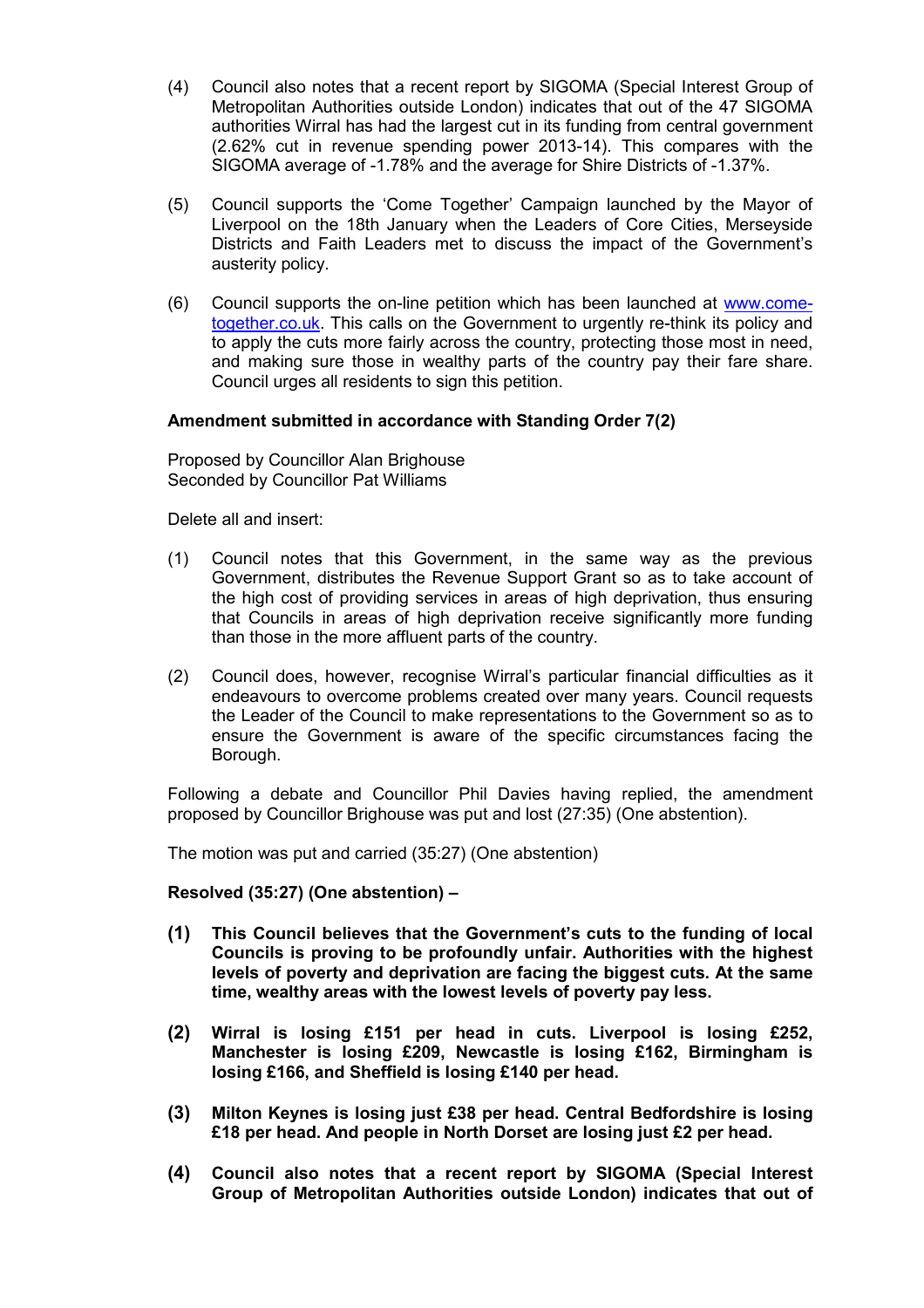**the 47 SIGOMA authorities Wirral has had the largest cut in its funding from central government (2.62% cut in revenue spending power 2013-14). This compares with the SIGOMA average of -1.78% and the average for Shire Districts of -1.37%.** 

- **(5) Council supports the 'Come Together' Campaign launched by the Mayor of Liverpool on the 18th January when the Leaders of Core Cities, Merseyside Districts and Faith Leaders met to discuss the impact of the Government's austerity policy.**
- **(6) Council supports the on-line petition which has been launched at www.come-together.co.uk. This calls on the Government to urgently rethink its policy and to apply the cuts more fairly across the country, protecting those most in need, and making sure those in wealthy parts of the country pay their fare share. Council urges all residents to sign this petition.**

#### 114 **MOTION: COUNCIL TAX REFERENDUM**

Proposed by Councillor Jeff Green Seconded by Councillor Lesley Rennie

- (1) Council notes the Government has provided a further £1,336,643 (on top of the £9,800,000 already received by the Council specifically for this purpose since 2011) each year for the next two years, to allow Wirral Council to freeze its Council Tax in March this year.
- (2) Council believes for the Labour administration to refuse this cash, and the increased bills it will bring, would be a slap in the face for Wirral tax payers and a further demonstration that this administration is only interested in its own internal issues and not the residents of Wirral.
- (3) Council believes that residents must have a say before the administration turns its back on the cash provided by the Government and instructs the administration to put any increase in Wirral's Council tax to our residents in a referendum.

#### **Amendment submitted in accordance with Standing Order 7(2)**

Proposed by Councillor Pat Hackett Seconded by Councillor Jean Stapleton

*Delete everything after paragraph* (1) *and insert the following:*

- (2) Council notes that no decision has been made regarding the Council Tax freeze grant.
- (3) This matter will be dealt with at the proper time, i.e. when the Administration publishes its budget proposals.

#### **Amendment submitted in accordance with Standing Order 7(2)**

Proposed by Councillor Mark Johnston Seconded by Councillor Phil Gilchrist

*Delete paragraph* (3) *and insert*: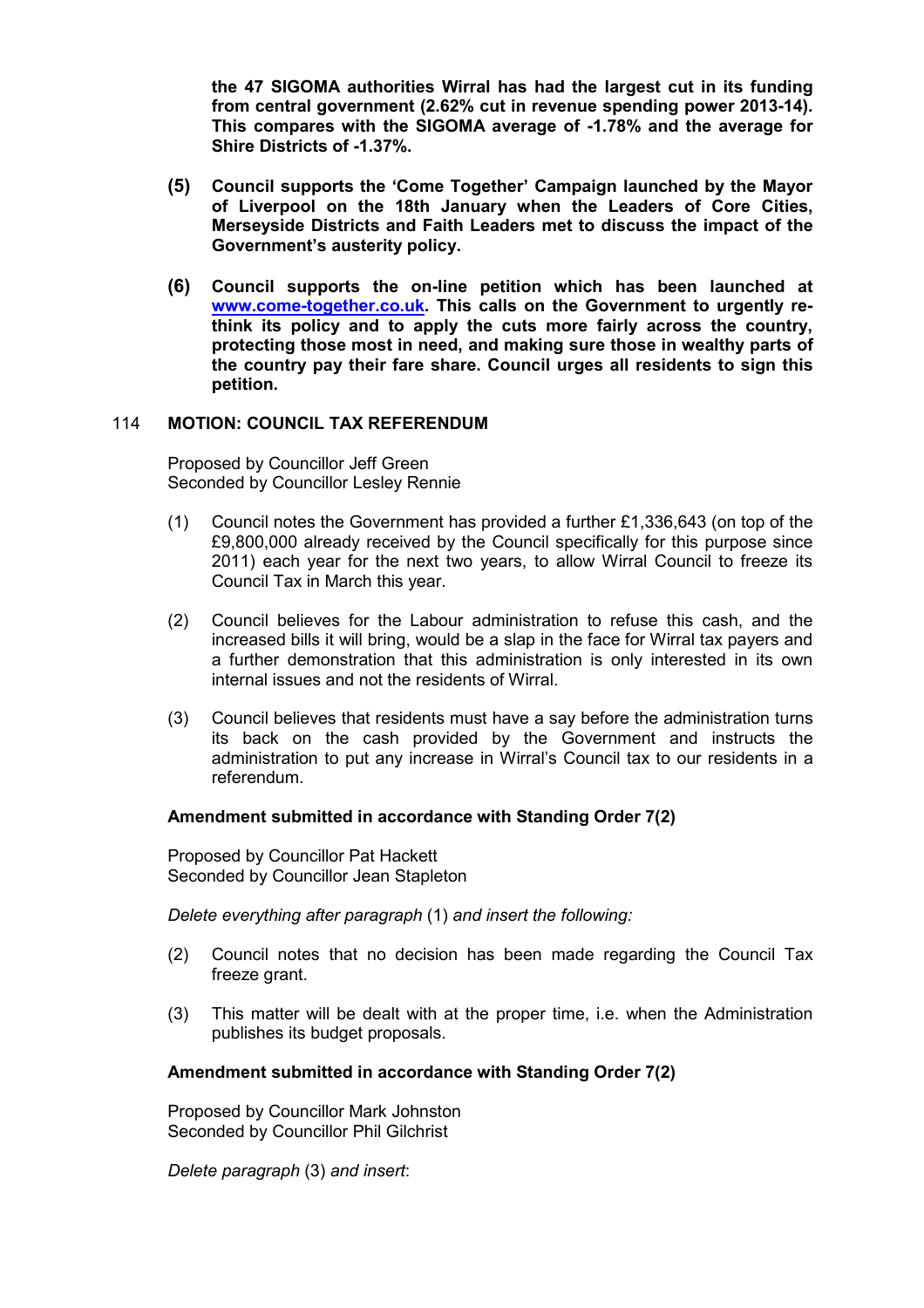(3) Council notes the cost of holding a 'Council Tax Increase' referendum is estimated to be £200,000 and believes this money would be better used to support front line services currently under threat.

Councillor Hackett agreed to accept the amendment proposed by Councillor Johnston as an addition to his amendment.

Following a debate and Councillor Jeff Green having replied, the amendment proposed by Councillor Hackett, incorporating the amendment proposed by Councillor Johnston was put and carried (42:20) (One abstention).

The substantive motion was put and carried (42:20 (One abstention).

#### **Resolved (42:20) (One abstention) –**

- **(1) Council notes the Government has provided a further £1,336,643 (on top of the £9,800,000 already received by the Council specifically for this purpose since 2011) each year for the next two years, to allow Wirral Council to freeze its Council Tax in March this year.**
- **(2) Council notes that no decision has been made regarding the Council Tax freeze grant.**
- **(3) This matter will be dealt with at the proper time, i.e. when the Administration publishes its budget proposals.**
- **(4) Council notes the cost of holding a 'Council Tax Increase' referendum is estimated to be £200,000 and believes this money would be better used to support front line services currently under threat.**

## 115 **MOTION: COUNCIL FINANCES**

Proposed by Councillor Tom Harney Seconded by Councillor Pat Williams

- (1) Council recognises that the economic problems of the country are resulting in grant reductions from the Government and that the underlying financial problems are the same for all parties, a fact tacitly accepted by senior figures in the Labour Party nationally who have said they will not reverse all cuts.
- (2) Council recognises that not all of Wirral's problems result from the present economic problems of the country and a significant percentage of our problems are made in Wirral.
- (3) A report from the Director of Finance to Cabinet in December highlighted the problems which have been built up over a number of years, including the recording of uncollected debts as assets being carried out over as much as 14 years which has contributed to an inaccurate picture of our financial position.
- (4) It notes that the projected budget gap for 2013/2014, according to a report by the Director of Finance, is £39m, of which £17m (43%) is caused by reduced grants and £22m (57%) as a result of local financial governance issues.
- (5) Council notes with concern that, in addition to the Labour Group misrepresenting the cause of the budget problems as solely the responsibility of the Government whilst ignoring their own contribution, the Council has, on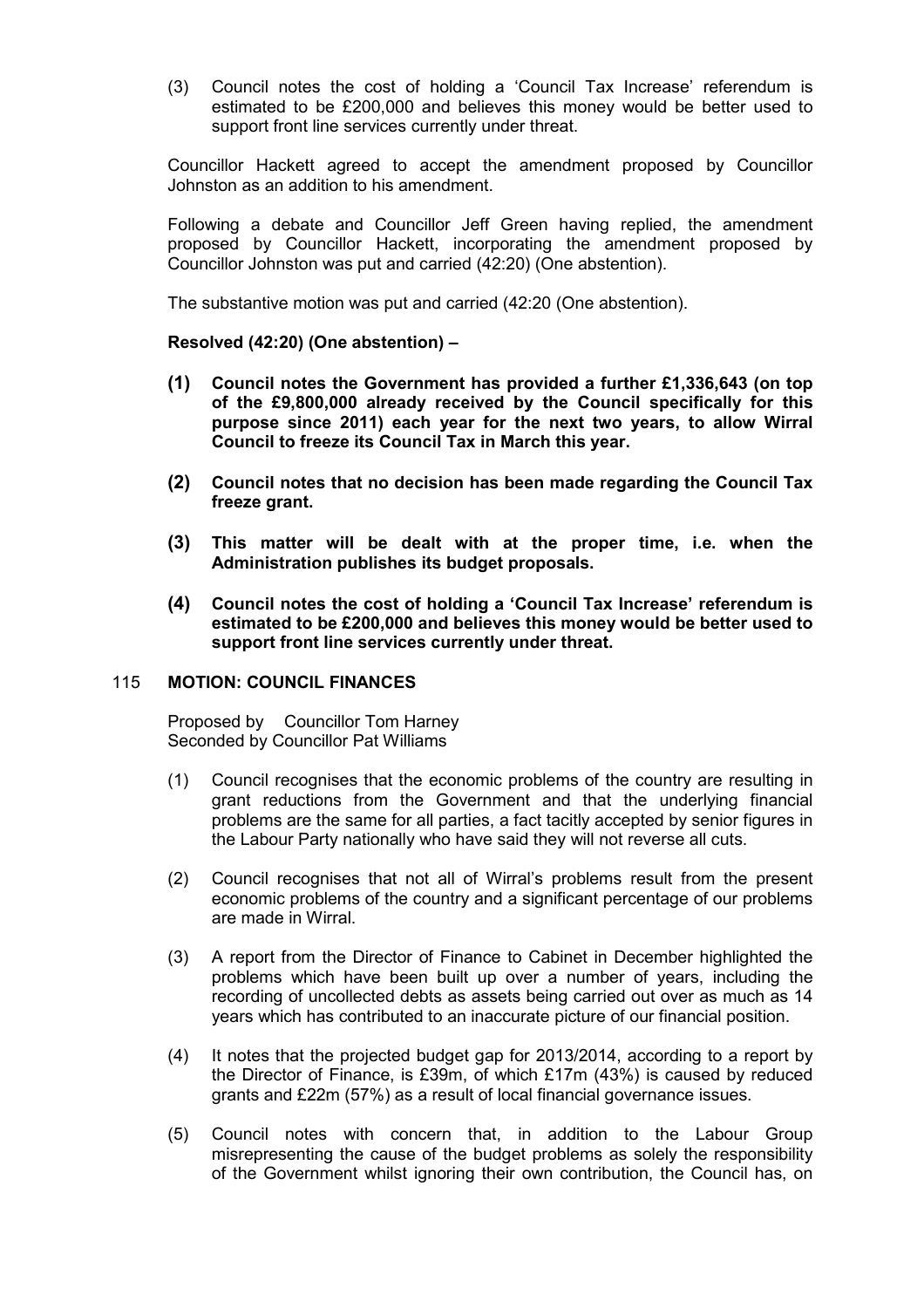occasion, also not been completely factual as to the causes of the budget situation.

- (6) This Council resolves that it will ensure that comprehensive, complete and correct information is given by its officers to both the people of Wirral and used in negotiations with the Government.
- (7) Council resolves to continue to discuss our financial problems with the Government with the aim of finding a way through the impact of the problems this Council has inherited. It recognises that the failure over a number of years to deal with the real situation means that many difficult decisions will need to be made in a short period.

## **Amendment submitted in accordance with Standing Order 7(2)**

Proposed by Councillor Phil Davies Seconded by Councillor Ann McLachlan

*Delete all and replace with the following:*-

- (1) Council believes that it is unreasonable for the Liberal Democrats to try to avoid taking the blame for the draconian cuts in local government funding which they share responsibility for as a consequence of their coalition with the Tories nationally.
- (2) Council notes that most of the £39 million which the authority has to save in 2013/14 is due to direct cuts in government grants and the government's failure to fund increases in demographic demand, with particular reference to services for children and young people and adult social care.
- (3) Council notes that the authority's financial position has been made worse by a £17 million overspend left by the previous Tory-led administration and a sum of £4 million which the last administration wasted on a Council tax rebate which they put forward shortly before last May's local elections.
- (4) In addition to the above, Council notes that there is some £38.4 million of exceptional items in 2013/14 which will need to be funded through measures such as capitalisation and use of reserves.
- (5) Council resolves to continue being open and transparent in reporting the financial position of the authority. It agrees to continue lobbying the government for a fair deal for Wirral and recognises the progress that has been made in putting the Council's finances in order.

Following a debate and Councillor Tom Harney having replied, the amendment was put and carried (35:27) (One abstention).

The substantive motion was put and carried (35:27) (One abstention)

#### **Resolved (35:27) (One abstention) –**

**(1) Council believes that it is unreasonable for the Liberal Democrats to try to avoid taking the blame for the draconian cuts in local government funding which they share responsibility for as a consequence of their coalition with the Tories nationally.**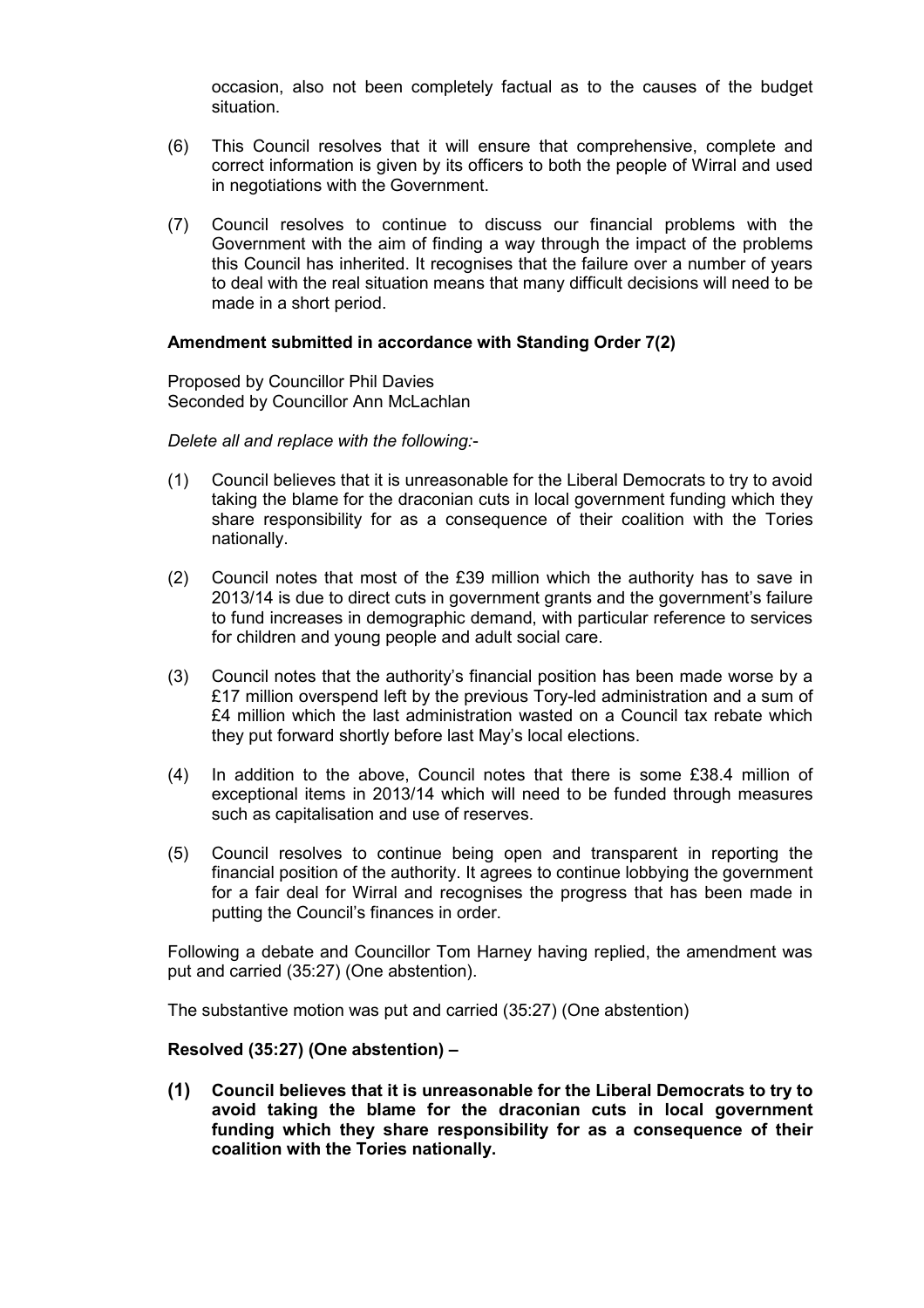- **(2) Council notes that most of the £39 million which the authority has to save in 2013/14 is due to direct cuts in government grants and the government's failure to fund increases in demographic demand, with particular reference to services for children and young people and adult social care.**
- **(3) Council notes that the authority's financial position has been made worse by a £17 million overspend left by the previous Tory-led administration and a sum of £4 million which the last administration wasted on a Council tax rebate which they put forward shortly before last May's local elections.**
- **(4) In addition to the above, Council notes that there is some £38.4 million of exceptional items in 2013/14 which will need to be funded through measures such as capitalisation and use of reserves.**
- **(5) Council resolves to continue being open and transparent in reporting the financial position of the authority. It agrees to continue lobbying the government for a fair deal for Wirral and recognises the progress that has been made in putting the Council's finances in order.**

## 116 **MOTION: VASCULAR SERVICES REVIEW**

Proposed by Councillor Chris Jones Seconded by Councillor Moira McLaughlin

- (1) This Council is profoundly disappointed with the decision of the Secretary of State for Health to confirm the proposal to base the centre for vascular services in the South Mersey region at the Countess of Chester hospital rather than Arrowe Park hospital.
- (2) In is regrettable that in spite of the views expressed previously by this Council, the Health and Well-being Overview and Scrutiny Committee and many Wirral residents, the Government has decided not to review these plans.
- (3) This Council remains firmly of the view that Arrowe Park hospital has excellent vascular services and that this decision is a retrograde step and will result in a diminution in health provision for Wirral residents.

Having applied the guillotine in accordance with Standing Order 7(8) the Council did not debate this matter.

# **Resolved (62:0) (One abstention) – That the Motion be approved.**

# 117 **MOTION: ATTACK ON DEMOCRACY IN WIRRAL**

Proposed by Councillor Jeff Green Seconded by Councillor Lesley Rennie

- (1) Council believes that annual local elections provide our residents with an essential opportunity to give a verdict on the work of individual Councillors in representing their views, working on their behalf to improve their community and assisting in solving problems they might have.
- (2) Council notes the Labour Administration's proposal to abolish local elections in Wirral will also remove the opportunity for the residents of Wirral, on an annual basis, to pass judgement on the policies pursued by those chosen to lead the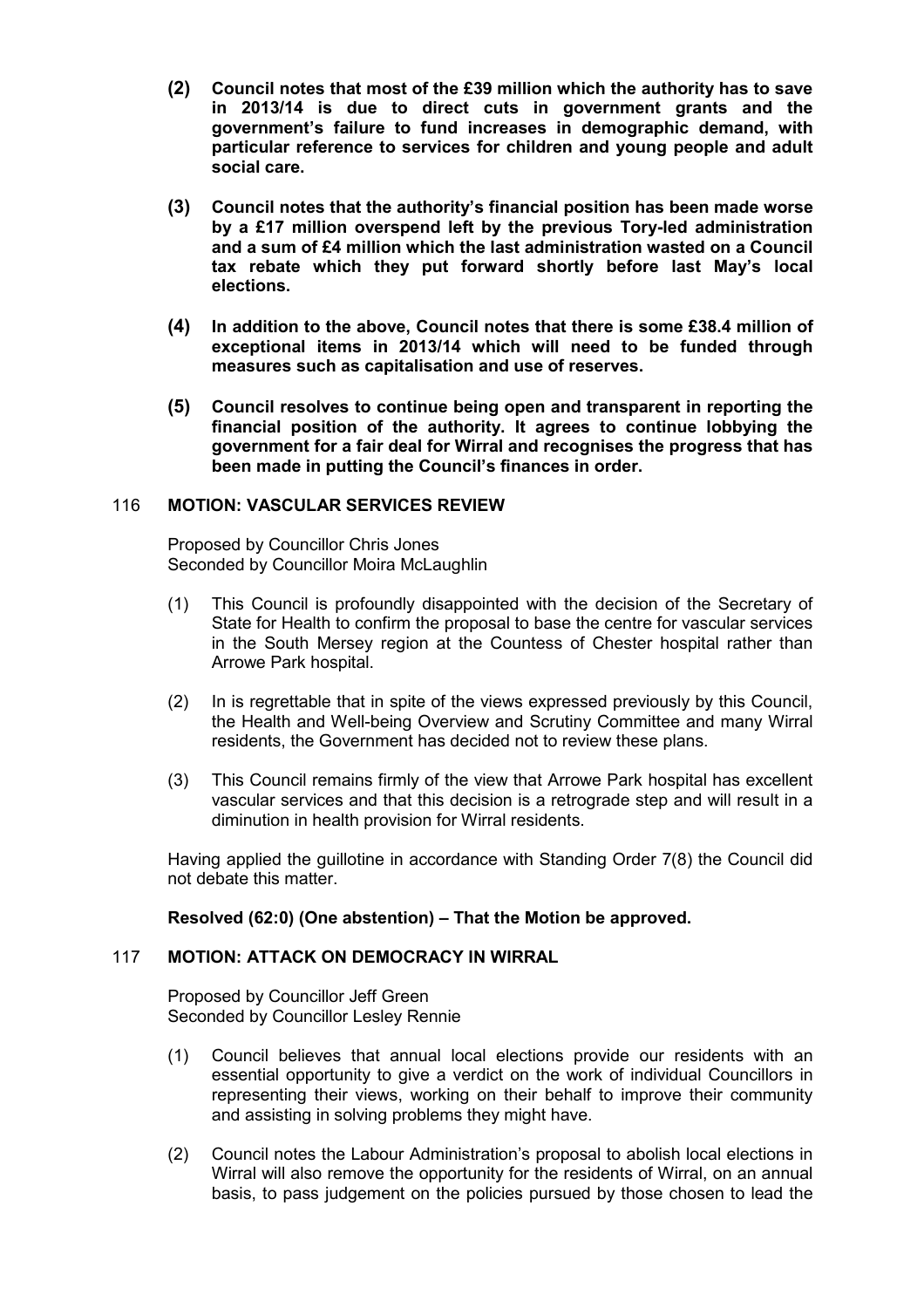Council and their stewardship of the money taken from the public's pocket in local and national taxation.

- (3) Council therefore believes the Labour administration's proposal to abolish annual local elections to be fundamentally undemocratic and a return to its authoritarian ways.
- (4) Council expresses its opposition to this proposal and calls on the administration to stop wasting time and resident's money on taking it any further.

#### **Amendment submitted in accordance with Standing Order 7(2)**

Proposed by Councillor Tony Smith Seconded by Councillor Stuart Whittingham

#### *Delete everything and replace with the following:*

- (1) Council does not agree that moving to all out elections every four years is an 'attack on democracy'. This model is used widely throughout England by Councils of all political persuasions.
- (2) Elections every four years have the potential to deliver more stable administrations and avoid frequent lurches in policies which is often the outcome of annual elections where rapid changes in political control take place.
- (3) Council notes that a move to all out elections every four years will result in a saving to the authority of £100,000.
- (4) Council further notes that this budget option was supported by almost 75% of respondents in the 'What Really Matters' consultation.

#### **Amendment submitted in accordance with Standing Order 7(2)**

Proposed by Councillor Phil Gilchrist Seconded by Councillor Stuart Kelly

*In paragraph* (1), *replace the words* "annual local elections provide" *with* "an established pattern of elections provides".

*In paragraph* (2), *replace the word* "annual" *with* "regular".

*Delete paragraphs (*3) *and* (4) *and insert:*

(3) Council believes that alternative options can be considered that maintain regular local elections, such as reducing the size of the Council to 60 members, comprising 30 two Member wards elected every two years, and asks LDWP to consider all available options and report their findings to Cabinet and subsequently to Council.

Having applied the guillotine in accordance with Standing Order 7(8) the Council did not debate this matter.

The amendment proposed by Councillor Gilchrist was put and lost (7:55) (One abstention).

The amendment proposed by Councillor Tony Smith was put and carried (35:27) (One abstention).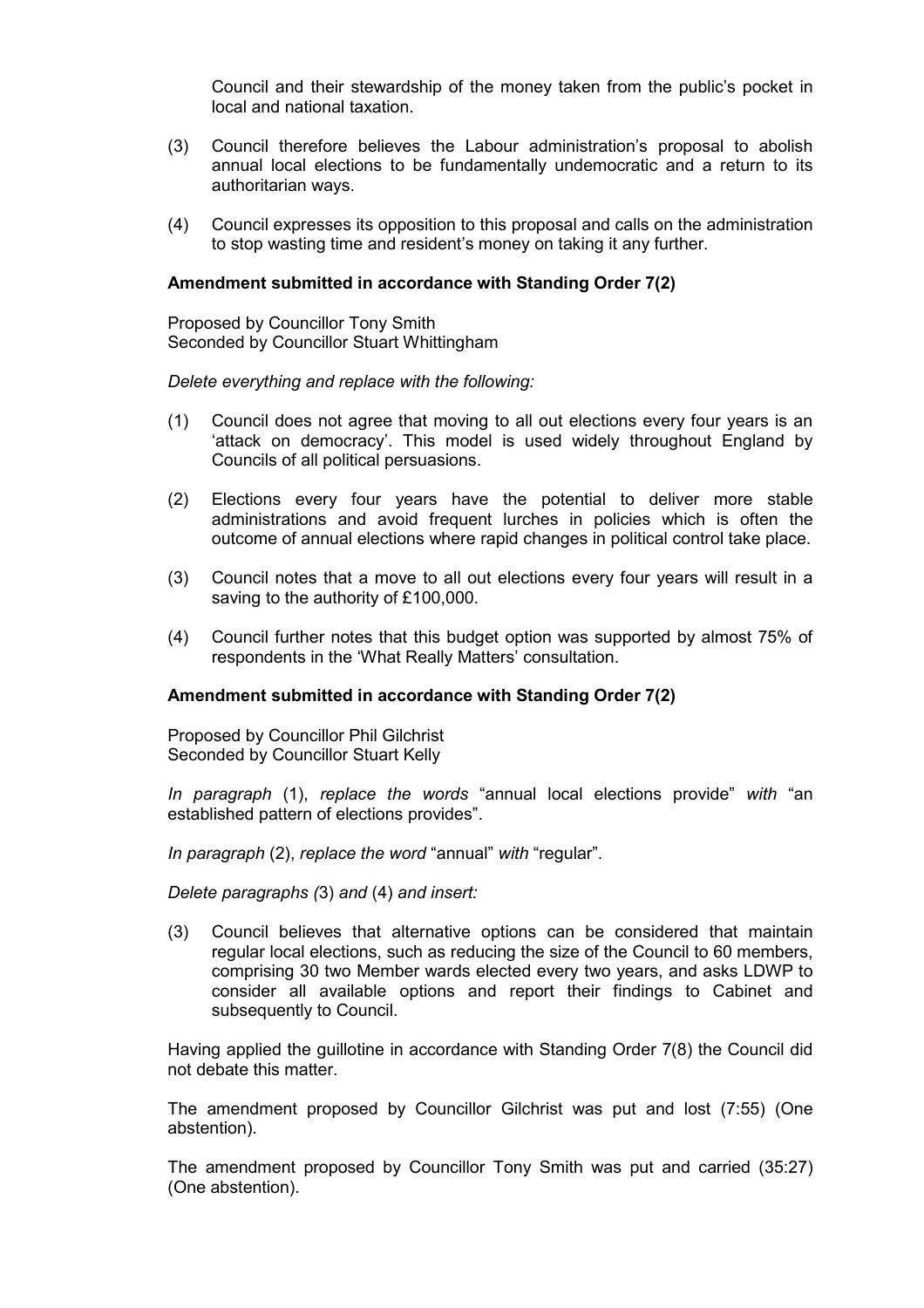The substantive motion was put and carried (35:27) (One abstention)

# **Resolved (35:27) (One abstention) –**

- **(1) Council does not agree that moving to all out elections every four years is an 'attack on democracy'. This model is used widely throughout England by Councils of all political persuasions.**
- **(2) Elections every four years have the potential to deliver more stable administrations and avoid frequent lurches in policies which is often the outcome of annual elections where rapid changes in political control take place.**
- **(3) Council notes that a move to all out elections every four years will result in a saving to the authority of £100,000.**
- **(4) Council further notes that this budget option was supported by almost 75% of respondents in the 'What Really Matters' consultation.**

## 118 **MOTION: 'HEALTHY HOMES' AND THE CASE FOR SELECTIVE LICENSING OF THE PRIVATE RENTED SECTOR**

Councillor Geoffrey Watt, having declared his disclosable pecuniary interest in this matter left the Chamber during its consideration.

Proposed by Councillor Stuart Kelly Seconded by Councillor Alan Brighouse

- (1) Council notes that The Wirral JSNA<sup>1</sup> estimates that '33.9% of private rented dwellings (5,929) have at least one category 1 hazard' which include excess cold, tripping hazards, and electrical hazards (section 2.2 refers); that The Wirral Housing Strategy<sup>2</sup> highlights the sector as containing many vulnerable households where 'housing conditions are around three times worse than owner occupied homes' (page 13 refers); and that the last Private Sector Stock Condition Survey showed that 59.3% of properties in the private rented sector were non-decent. Council believes this has a negative effect on the health of those living in such circumstances.
- (2) Council notes and supports The Healthy Homes Scheme which began with a pilot project in the Victoria Parade Area in New Brighton and notes that 836 Healthy Homes assessments have been completed, resulting in 966 referrals to partner organisations. Council notes that most referrals to the scheme are from health & social care professionals and that the scheme is contributing to key Public Health priorities such as reducing health inequalities.
- (3) Council notes with concern that, despite the number of privately rented properties increasing by 80% between 2001 – 2011, only 16% (2,761) of private rented properties are included in Wirral's own voluntary Accreditation Scheme and thanks the 28 landlords and agents who are members for their commitment to the aims of the Scheme on behalf of their tenants<sup>3</sup>.
- (4) Council notes the selective licensing powers available to local authorities and their use in tackling landlord failure in other parts of the country, notably Newcastle CC and Newham LBC, and that Liverpool CC has begun its own consultation on the issue<sup>4</sup>.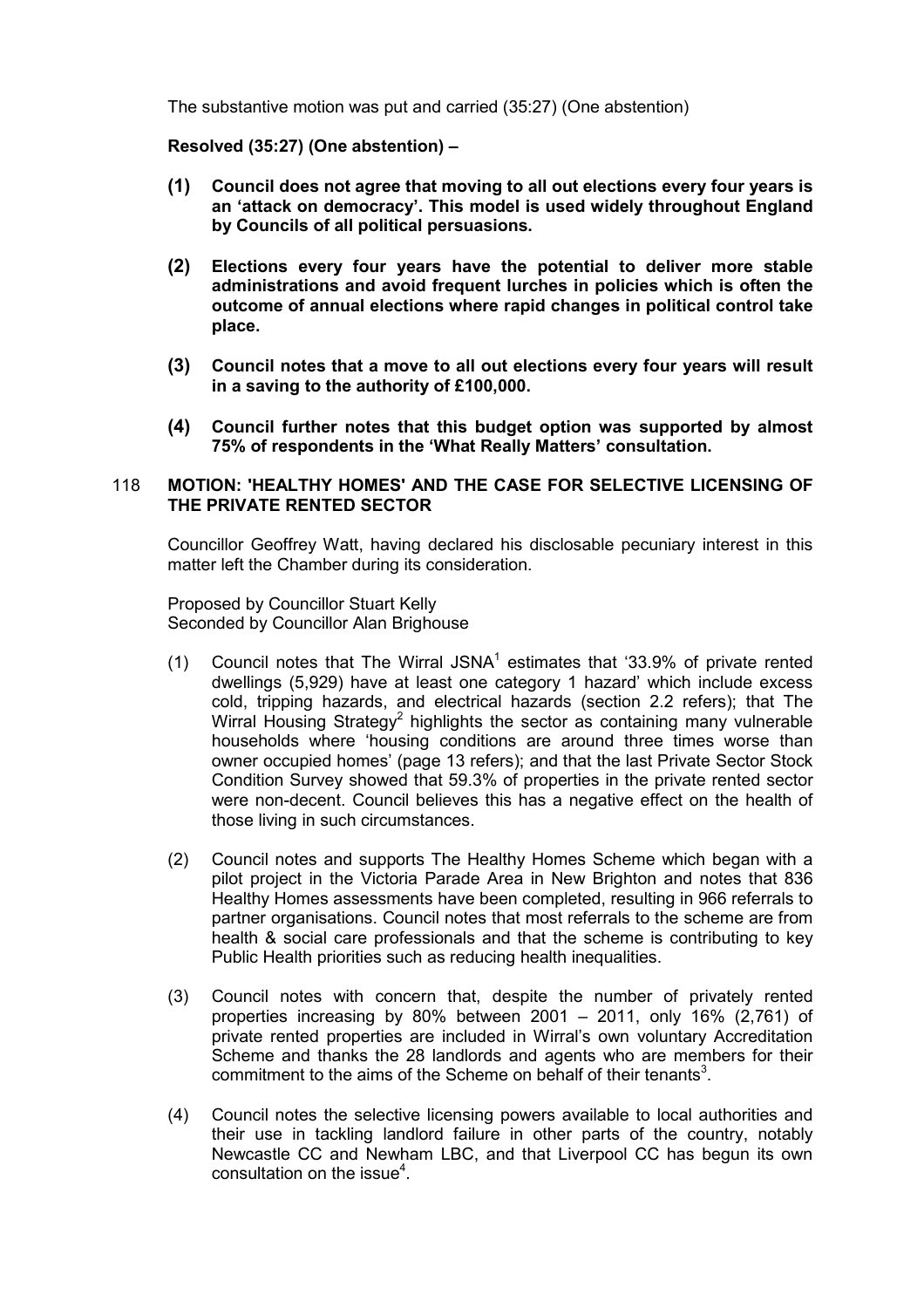- (5) Council acknowledges the Housing Strategy's aspiration to 'see a healthy private rented sector with good quality properties and management standards' by 2026. (page 13 refers)
- (6) Council believes people looking to rent privately have no means of establishing whether their prospective landlord is good or bad and that if they are accredited they will have had to demonstrate that they have satisfactory management arrangements in place and their properties meet a defined standard.
- (7) Council believes that licensing offers the opportunity for prospective tenants to make informed choices and also protect communities who have suffered from neighbouring properties being bought by landlords and let indiscriminately to unsuitable tenants.
- (8) Council notes an increase in the use of statutory enforcement powers under Housing Act 2004 nationally and in Wirral and Council agrees to sign a statement of support for Shelter's national campaign by pledging to do everything within its power to stamp out rogue landlords $5$ .
- (9) Council calls upon the cabinet members responsible for Housing/Community Safety and Public Health to work together to re-examine the case for using selective licensing as part of the tool kit available in tackling sub standard housing and poorly managed private rented accommodation and to use those powers as part of a roll out of the New Brighton Healthy Homes scheme to other areas of Wirral where LSOA information suggests public health problems are linked to the lack of decent homes.

## Web Link References

1. Wirral Joint Strategic Needs Assessment – http://info.wirral.nhs.uk/document\_uploads/jsna/JSNA%20Housing%20Section%20Fi nal%20Dec%202011\_44746.pdf

2. Wirral Housing Strategy (2011-2026) – http://www.wirral.gov.uk/downloads/3857

3. Property Accreditation Scheme – List of Accredited Landlords and Agents http://www.wirral.gov.uk/downloads/3336

4. Liverpool City Council Cabinet Report 21/12/12 – http://councillors.liverpool.gov.uk/documents/s112943/H7%20- %20Introduction%20of%20Licensing%20for%20Private%20Rented%20Property.pdf

5. Shelter Campaign Site – Evict Rogue Landlords http://england.shelter.org.uk/campaigns/evict\_roque\_landlords

#### **Amendment submitted in accordance with Standing Order 7(2)**

Proposed by Councillor George Davies Seconded by Councillor Chris Jones

*Add new paragraph* (10)

(10) Council calls upon the Cabinet members responsible for Housing/Community Safety and Public Health to work together to re-examine the case for using selective licensing in conjunction with other tools available such as landlord accreditation, statutory enforcement, Healthy Homes and Empty Property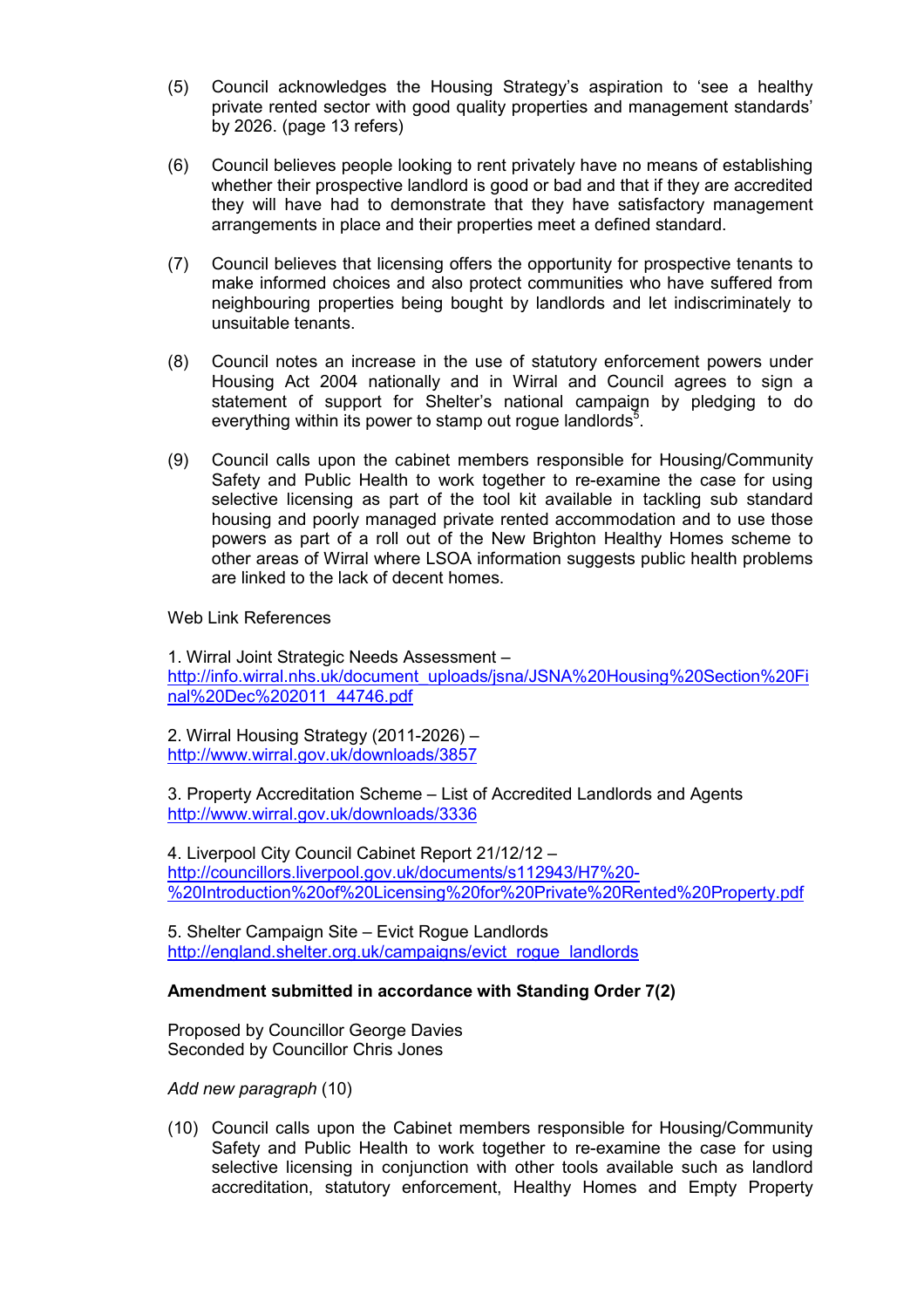Assistance in tackling poor quality private rented accommodation in some of our poorest neighbourhoods in the Borough.

Having applied the guillotine in accordance with Standing Order 7(8) the Council did not debate this matter.

Councillor Kelly agreed to accept the amendment proposed by Councillor Davies.

The Motion, as amended, was put and carried (61:0) (One abstention)

## **Resolved (61:0) (One Abstention) –**

- **(1) Council notes that The Wirral JSNA<sup>1</sup> estimates that '33.9% of private rented dwellings (5,929) have at least one category 1 hazard' which include excess cold, tripping hazards, and electrical hazards (section 2.2 refers); that The Wirral Housing Strategy<sup>2</sup> highlights the sector as containing many vulnerable households where 'housing conditions are around three times worse than owner occupied homes' (page 13 refers); and that the last Private Sector Stock Condition Survey showed that 59.3% of properties in the private rented sector were non-decent. Council believes this has a negative effect on the health of those living in such circumstances.**
- **(2) Council notes and supports The Healthy Homes Scheme which began with a pilot project in the Victoria Parade Area in New Brighton and notes that 836 Healthy Homes assessments have been completed, resulting in 966 referrals to partner organisations. Council notes that most referrals to the scheme are from health & social care professionals and that the scheme is contributing to key Public Health priorities such as reducing health inequalities.**
- **(3) Council notes with concern that, despite the number of privately rented properties increasing by 80% between 2001 – 2011, only 16% (2,761) of private rented properties are included in Wirral's own voluntary Accreditation Scheme and thanks the 28 landlords and agents who are members for their commitment to the aims of the Scheme on behalf of their tenants<sup>3</sup> .**
- **(4) Council notes the selective licensing powers available to local authorities and their use in tackling landlord failure in other parts of the country, notably Newcastle CC and Newham LBC, and that Liverpool CC has begun its own consultation on the issue<sup>4</sup> .**
- **(5) Council acknowledges the Housing Strategy's aspiration to 'see a healthy private rented sector with good quality properties and management standards' by 2026. (page 13 refers)**
- **(6) Council believes people looking to rent privately have no means of establishing whether their prospective landlord is good or bad and that if they are accredited they will have had to demonstrate that they have satisfactory management arrangements in place and their properties meet a defined standard.**
- **(7) Council believes that licensing offers the opportunity for prospective tenants to make informed choices and also protect communities who have suffered from neighbouring properties being bought by landlords and let indiscriminately to unsuitable tenants.**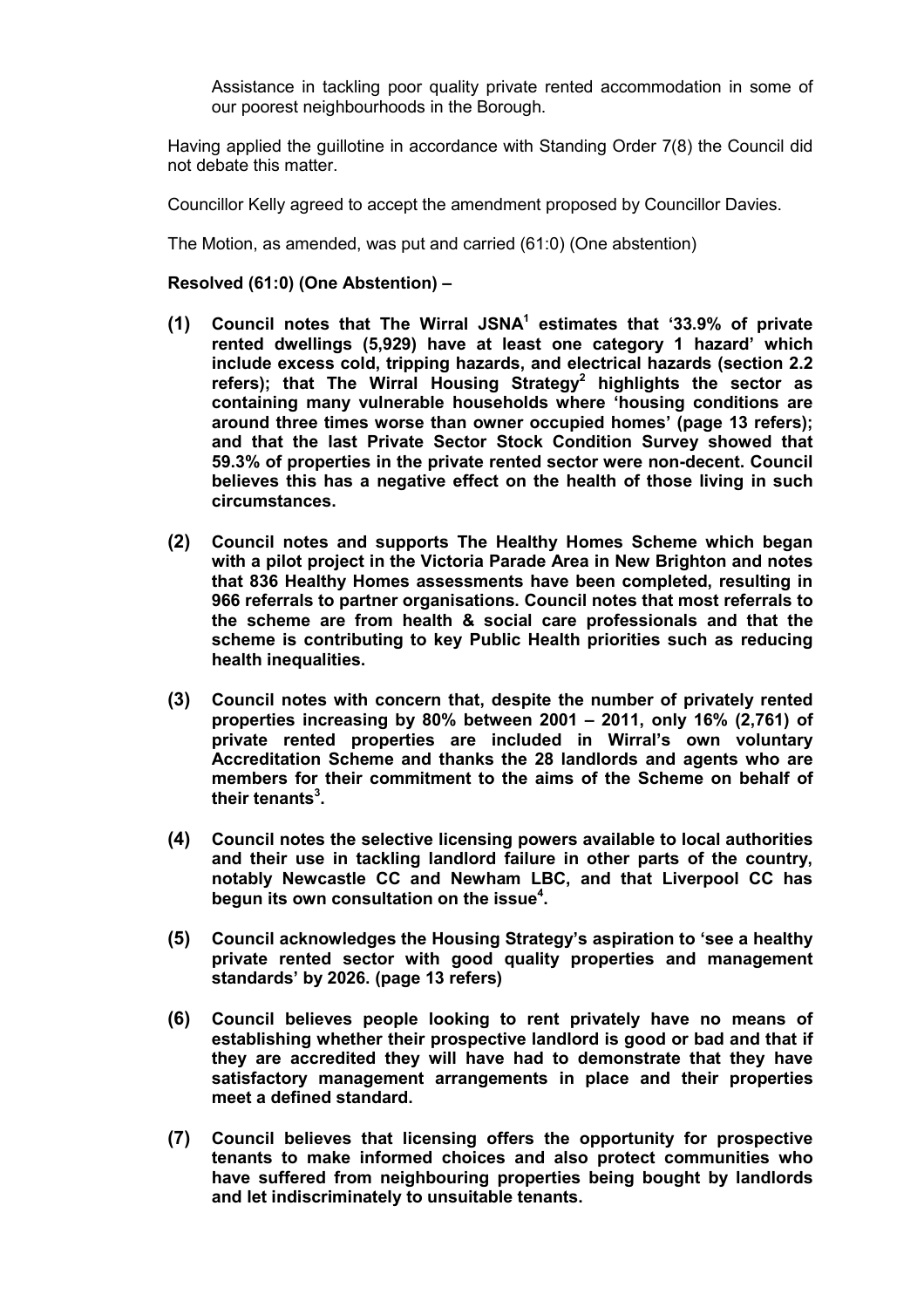- **(8) Council notes an increase in the use of statutory enforcement powers under Housing Act 2004 nationally and in Wirral and Council agrees to sign a statement of support for Shelter's national campaign by pledging to do everything within its power to stamp out rogue landlords<sup>5</sup> .**
- **(9) Council calls upon the cabinet members responsible for Housing/Community Safety and Public Health to work together to reexamine the case for using selective licensing as part of the tool kit available in tackling sub standard housing and poorly managed private rented accommodation and to use those powers as part of a roll out of the New Brighton Healthy Homes scheme to other areas of Wirral where LSOA information suggests public health problems are linked to the lack of decent homes.**
- **(10) Council calls upon the Cabinet members responsible for Housing/Community Safety and Public Health to work together to reexamine the case for using selective licensing in conjunction with other tools available such as landlord accreditation, statutory enforcement, Healthy Homes and Empty Property Assistance in tackling poor quality private rented accommodation in some of our poorest neighbourhoods in the Borough.**

**Web Link References** 

**1. Wirral Joint Strategic Needs Assessment – http://info.wirral.nhs.uk/document\_uploads/jsna/JSNA%20Housing%20Section %20Final%20Dec%202011\_44746.pdf** 

**2. Wirral Housing Strategy (2011-2026) – http://www.wirral.gov.uk/downloads/3857**

**3. Property Accreditation Scheme – List of Accredited Landlords and Agents http://www.wirral.gov.uk/downloads/3336** 

**4. Liverpool City Council Cabinet Report 21/12/12 – http://councillors.liverpool.gov.uk/documents/s112943/H7%20- %20Introduction%20of%20Licensing%20for%20Private%20Rented%20Property .pdf**

**5. Shelter Campaign Site – Evict Rogue Landlords http://england.shelter.org.uk/campaigns/evict\_rogue\_landlords**

# 119 **MOTION: THE EMPTY RHETORIC OF LOCALISM**

Proposed by Councillor Adrian Jones Seconded by Councillor Brian Kenny

- (1) This Council is profoundly disappointed that the Government's support for 'localism' is proving to be merely empty rhetoric on two key issues where new duties have been given to the Council but funding has been cut.
- (2) In the Spending Review 2010 the Government announced that Council Tax Benefit would be abolished and replaced with localised support schemes for Council Tax administered by local authorities. At the same time, it was announced that Government support would be reduced by 10% of current year spend. For Wirral this amounts to a shortfall of £3.2 million.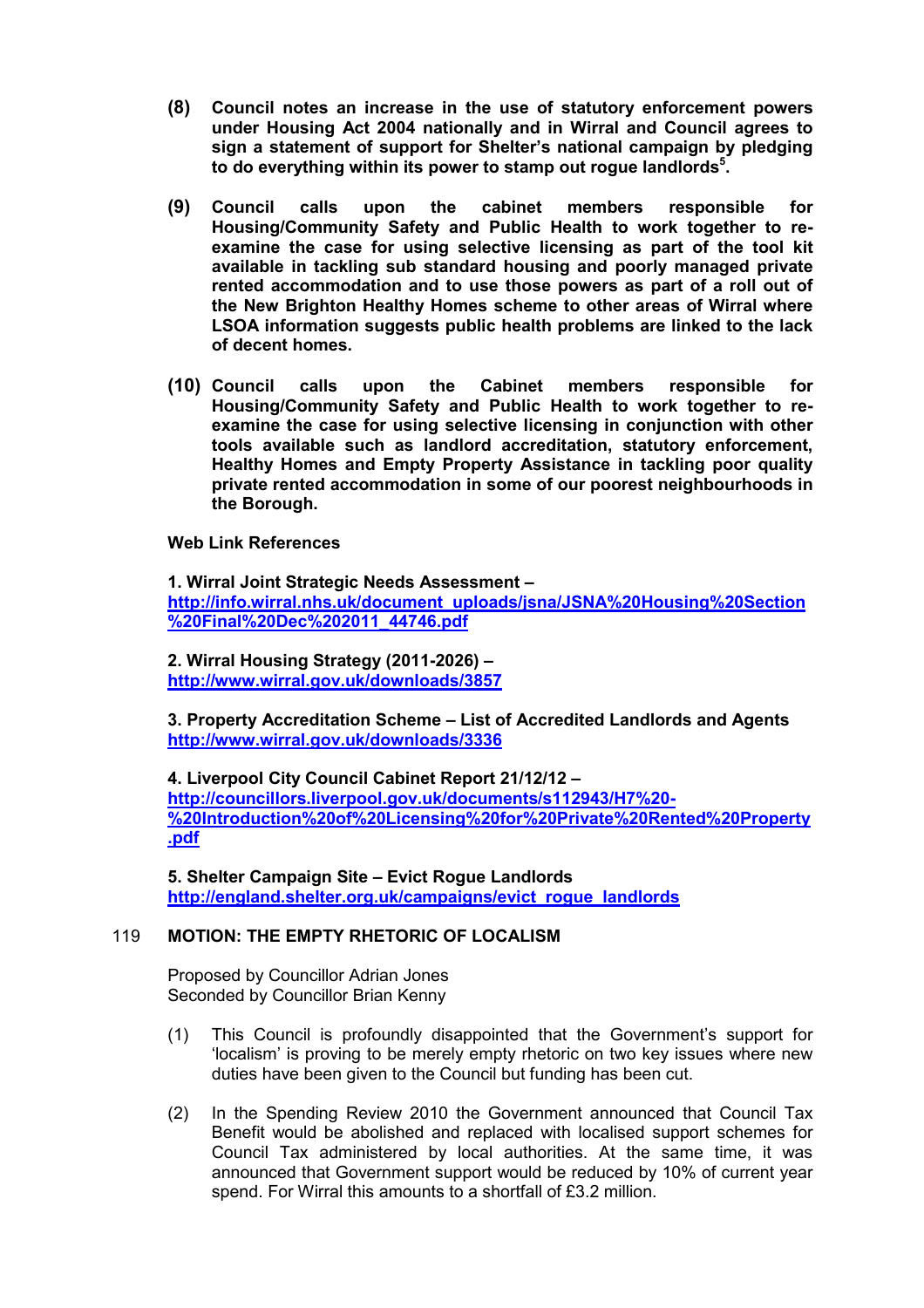- (3) The Government has also transferred responsibility for administering Crisis Loans for Living Expenses and Community Care Grants from the Department of Works and Pensions to local authorities via a local scheme and, in the case of Wirral, the funding for these schemes has been cut by £229,575. At a time when a range of benefits are being cut by the Government, to reduce the amount of money to help people in crisis and to ask Councils to administer it demonstrates a clear need for this decision to be reviewed.
- (4) It is difficult to see how such decisions by Government are consistent with localism particularly where adequate resources are not devolved to local Councils to enable them to deliver effective services to local residents.
- (5) Council calls on the Government to undertake an urgent review of its policies on localism with a view to ensuring that transfers of duties and responsibilities from central to local government are accompanied by adequate resources.

Having applied the guillotine in accordance with Standing Order 7(8) the Council did not debate this matter.

# **Resolved (35:27) (One Abstention) – That the Motion be approved.**

#### 120 **OBJECTION: MINUTE 170 (CABINET - 24 JANUARY 2013) NEIGHBOURHOOD WORKING**

Proposed by Councillor John Hale Seconded by Councillor Simon Mountney

- (1) Council believes a Constituency is not a Neighbourhood but a collection of Neighbourhoods.
- (2) The proposal to abolish Neighbourhood Forums will seriously damage the relationship of local residents with the Council, as they will be unable to highlight problems or concerns attached to their particular neighbourhood as they can do at present at regular meetings, at convenient locations with Councillors, Council Officers and representatives of other public services.
- (3) Residents will lose the relatively modest funds allocated to the Neighbourhood Forums and at present used to support local projects and initiatives put forward by a variety of local voluntary groups for the benefit of the local community.
- (4) It is not just neighbourhoods in areas of West Wirral such as Pensby, Barnston and Thingwall who will lose out, but every neighbourhood in Birkenhead, Wallasey and South Wirral.
- (5) We do not believe that there was as claimed, strong support for this new model when a majority expressed the greatest reluctance or disagreed completely.
- (6) It is almost certain that the new scheme would be more costly to run that the present scheme even allowing for the abolition of grants and financial support for the local Neighbourhood Forums.
- (7) Council therefore recommends no action be taken on this proposal until proper and full consultation has taken place between the Party Leaders and, through them, all elected Members as the Deputy Leader of the Council promised the Improvement Board on the 23 January 2013.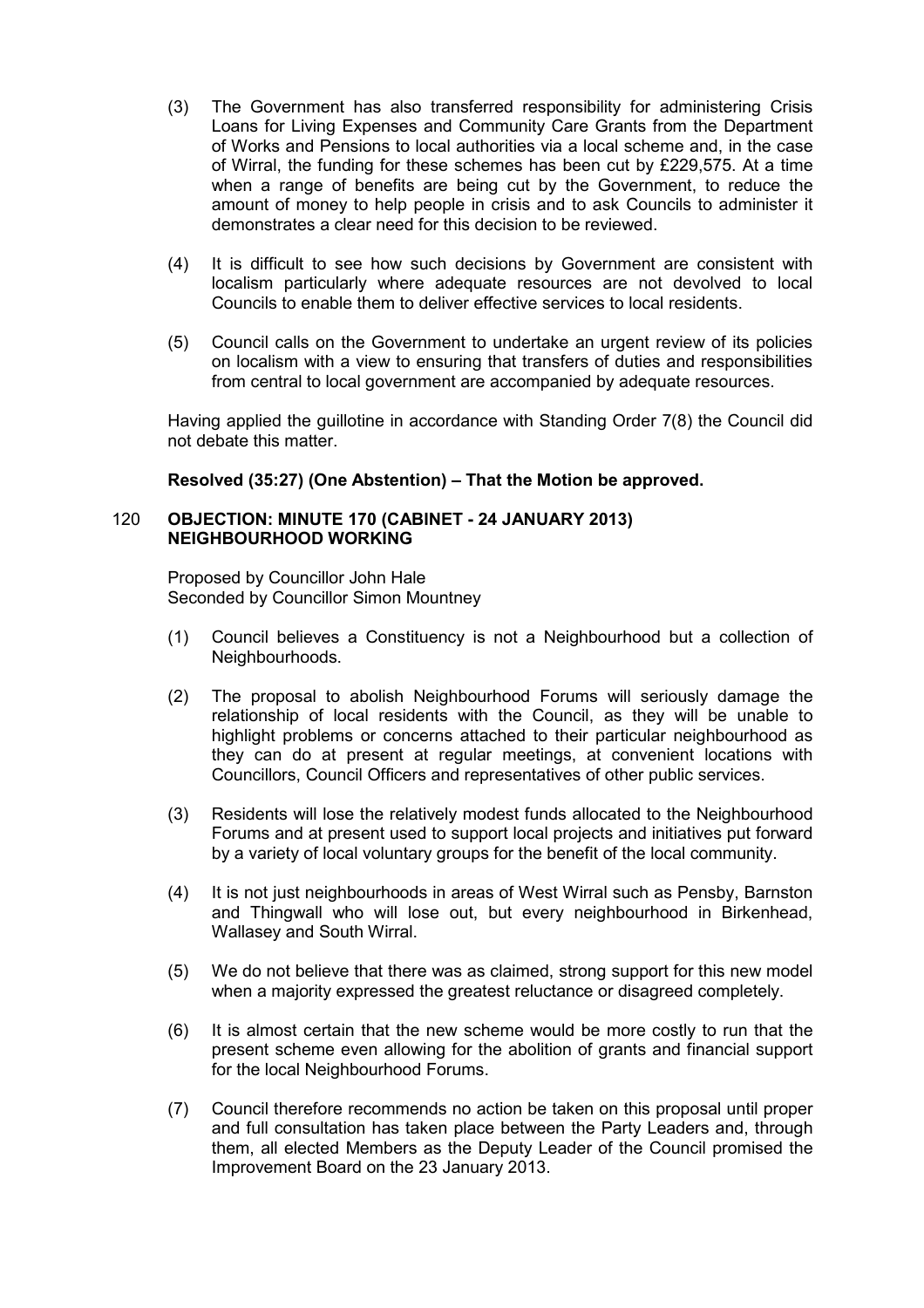Having applied the guillotine in accordance with Standing Order 7(8) the Council did not debate this matter.

The objection was put and lost (27:35)

# 121 **OBJECTION: MINUTE 170 (CABINET - 24 JANUARY 2013) NEIGHBOURHOOD WORKING**

Proposed by Councillor Mark Johnston Seconded by Councillor Stuart Kelly

*Delete recommendation and insert:* 

Council notes the proposal to establish a new neighbourhood working approach in Wirral and refers the report for further discussion to a Members' Working Group and that the Working Group be asked to consider and report back on:

- The appropriateness of transient constituency boundaries being used to define the proposed committees as opposed to natural community ties.
- How effective localised engagement at ward level can be maintained with representatives of the local community.
- How resources will be properly and fairly devolved to support delivery of the local plans.
- The overall financial and democratic implications arising from the proposals.

Having applied the guillotine in accordance with Standing Order 7(8) the Council did not debate this matter.

The objection was put and lost (27:35)

**Resolved – That Cabinet minute 170 (24 January 2013) – Neighbourhood Working, be thus approved.** 

# 122 **MOTION: CUTS TO TAX CREDITS**

Proposed by Councillor Mike Sullivan Seconded by Councillor Bernie Mooney

- (1) This Council condemns the Government's decision to cut Working Tax Credits. In Wirral, 23,300 hard-working people will be hit by this cut.
- (2) Council also notes with extreme concern that at the same time as the Government is giving the richest 2 percent of earners a £3 billion tax cut, Tory MP for Wirral West, Esther McVey, has admitted that her Government has plunged 200,000 children into poverty with the cut to Tax Credits.

# **Amendment submitted in accordance with Standing Order 7(2)**

Proposed by Councillor Wendy Clements Seconded by Councillor Simon Mountney

#### *Delete all and replace with:*

- (1) This Council notes the largest ever increase in personal tax allowance from April 2013 which will lift more than 2 million people out of paying tax altogether.
- (2) Council further notes that under Labour the target to halve child poverty by 2010 was missed by 600,000 children.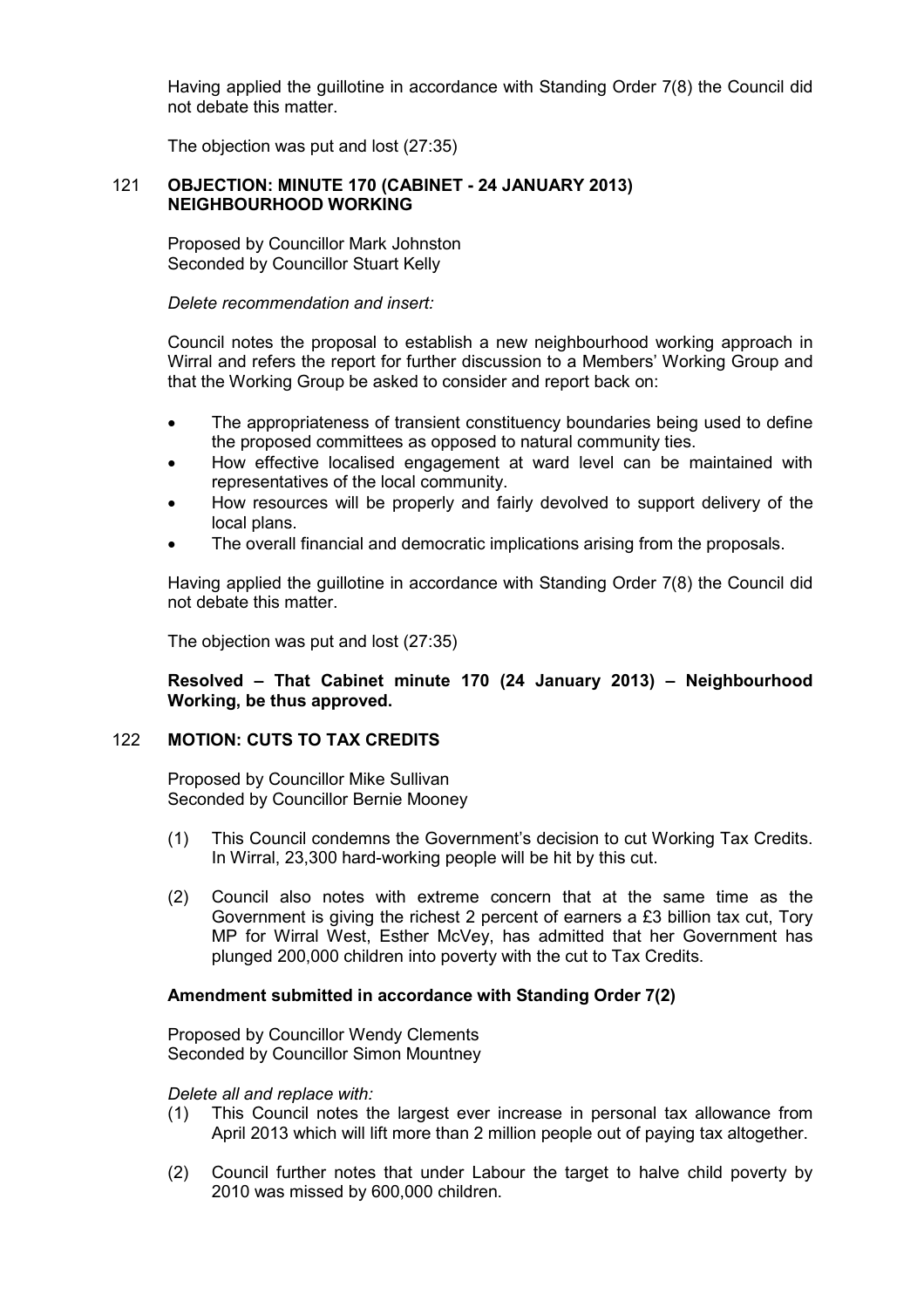- (3) Council further notes that it is misleading to look at the impacts of uprating (eg Working Tax Credits) in isolation, and the Government is investing in tackling the root causes of child poverty through making work pay. Council recognises that work is the best route out of poverty. Universal credit will reduce poverty by making work pay and providing an effective route out of poverty for up to 250,000 children. 75% of the gainers from Universal Credit are in the bottom 40% of the income distribution.
- (4) Council welcomes the Government's consultation on better measures for Child Poverty to better reflect the reality of Child Poverty in the UK today.
- (5) Council notes that the Government is committed to tackling child poverty and to eradicate the causes including worklessness, educational failure and family breakdown, rather than simply treating the consequences of the problem.
- (6) Council notes that income will remain a key indicator in defining what it means to be in poverty, but income is not all that matters. It is now widely understood that the current relative income measure by itself is not an accurate picture of child poverty. There need to be better measures that capture the reality of children's experience of poverty. That is why the Government is consulting on what those measures should be.
- (7) Council notes that the Government is taking action to tackle child poverty including introducing universal credit, which will simplify the benefit system and ensure that work is always the best option; investing more in nursery and preschool provision, including providing 260,000 disadvantaged two-year-olds with 15 hours a week free child care; investing in education, including £2.5 billion for the pupil premium for disadvantaged pupils and £1.2 billion for capital investment in schools; and raising the tax threshold which will lift more than 2 million people out of paying tax altogether.

# **Amendment submitted in accordance with Standing Order 7(2)**

Proposed by Councillor Alan Brighouse Seconded by Councillor Tom Harney

*Delete all and insert:* 

- (1) Council notes that Working Tax Credits are expensive to administer, prone to error and discourage an individual from increasing their earnings.
- (2) Council recognises that a far more efficient way to increase household income of low and middle income families is to increase the level at which tax becomes payable and to encourage the adoption of a living wage.
- (3) Council also notes the measures taken by the Coalition Government to create a fairer tax system. Apart from one month of the last Labour Government, the rate of tax paid by the highest earners was less than at any time under the present Government. In addition, increases to Capital Gains Tax, Stamp Duty and the removal of Child Benefit from high rate tax payers, together with a significant reduction in the income tax paid by low and middle income families, has brought a greater degree of fairness to personal taxation.

Having applied the guillotine in accordance with Standing Order 7(8) the Council did not debate this matter.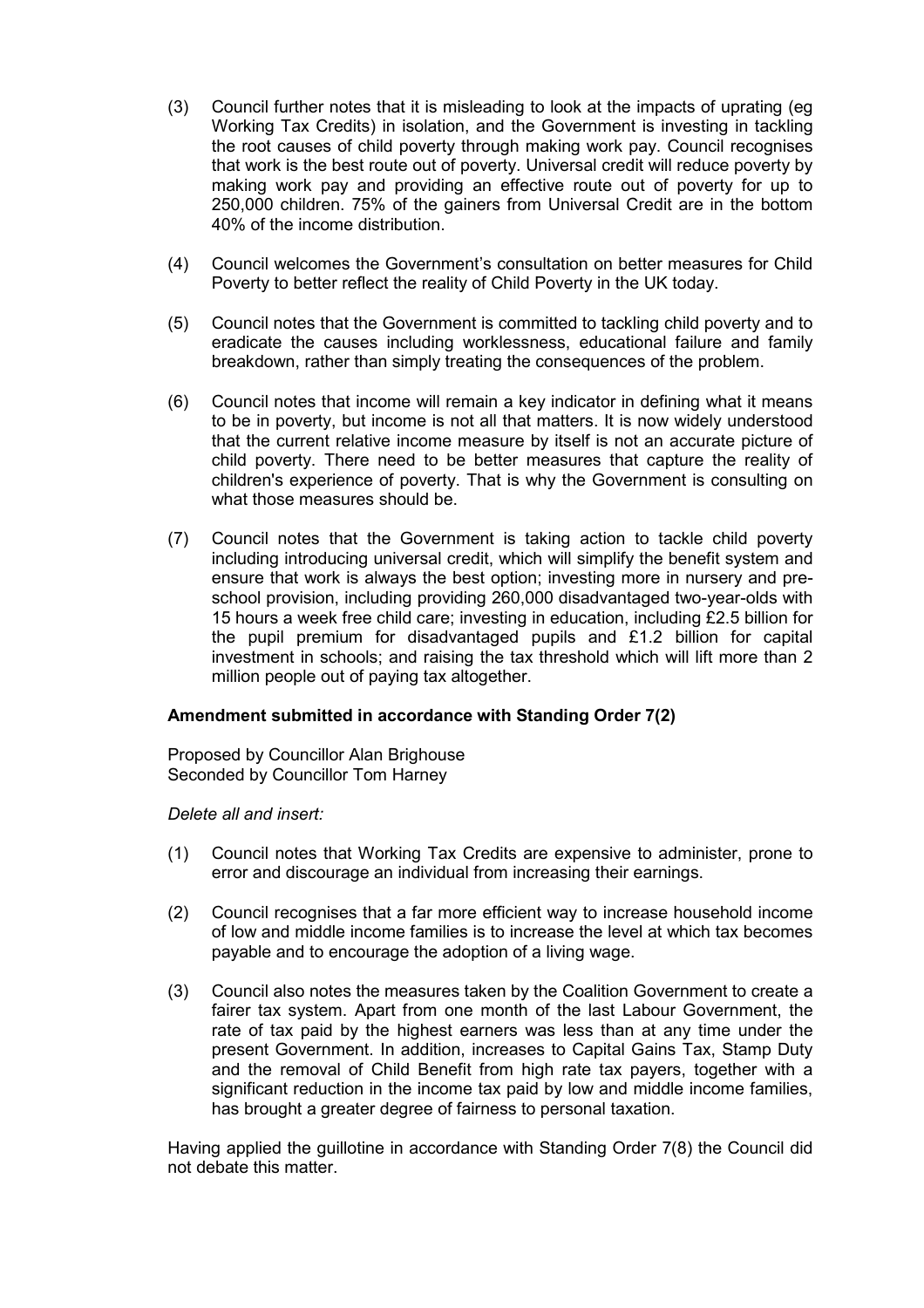The amendment proposed by Councillor Wendy Clements was put and lost (27:35) (One abstention)

The amendment proposed by Councillor Alan Brighouse was put and lost (27:35) (One abstention)

The Motion was put and carried (35:27) (One abstention)

**Resolved (35:27) (One abstention) –** 

- **(1) This Council condemns the Government's decision to cut Working Tax Credits. In Wirral, 23,300 hard-working people will be hit by this cut.**
- **(2) Council also notes with extreme concern that at the same time as the Government is giving the richest 2 percent of earners a £3 billion tax cut, Tory MP for Wirral West, Esther McVey, has admitted that her Government has plunged 200,000 children into poverty with the cut to Tax Credits.**

#### 123 **MOTION: CONSTRUCTION INDUSTRY BLACKLISTS**

Proposed by Councillor Dave Mitchell Seconded by Councillor Stuart Kelly

- (1) Council notes that there are some construction companies who have been supporting and subscribing to industry 'blacklists' collated by the Consulting Association (a private consultancy) and that the Information Commissioner has investigated and taken legal action against both the Consulting Association and a number of construction companies for this practice.
- (2) Council believes 'Blacklisting' is an unacceptable practice that cannot be condoned and therefore resolves not to include companies who continue using this information on the approved list for future construction work procured by the Council.

#### **Amendment submitted in accordance with Standing Order 7(2)**

Proposed by Councillor Joe Walsh Seconded by Councillor Brian Kenny

*Add the following:*

- (3) Council supports the national campaign, led by the GMB union, aimed at forcing those who have been involved in blacklisting to apologise to those who have been affected by it.
- (4) Council further notes that as a result of the concentration of construction activity in and around large cities, many of those alleged to have been discriminated against live in large urban areas. This may well include residents of Wirral.
- (5) Council instructs officers to write to the Information Commissioner to release the names and addresses of residents of Wirral who are affected by any blacklist.

Having applied the guillotine in accordance with Standing Order 7(8) the Council did not debate this matter.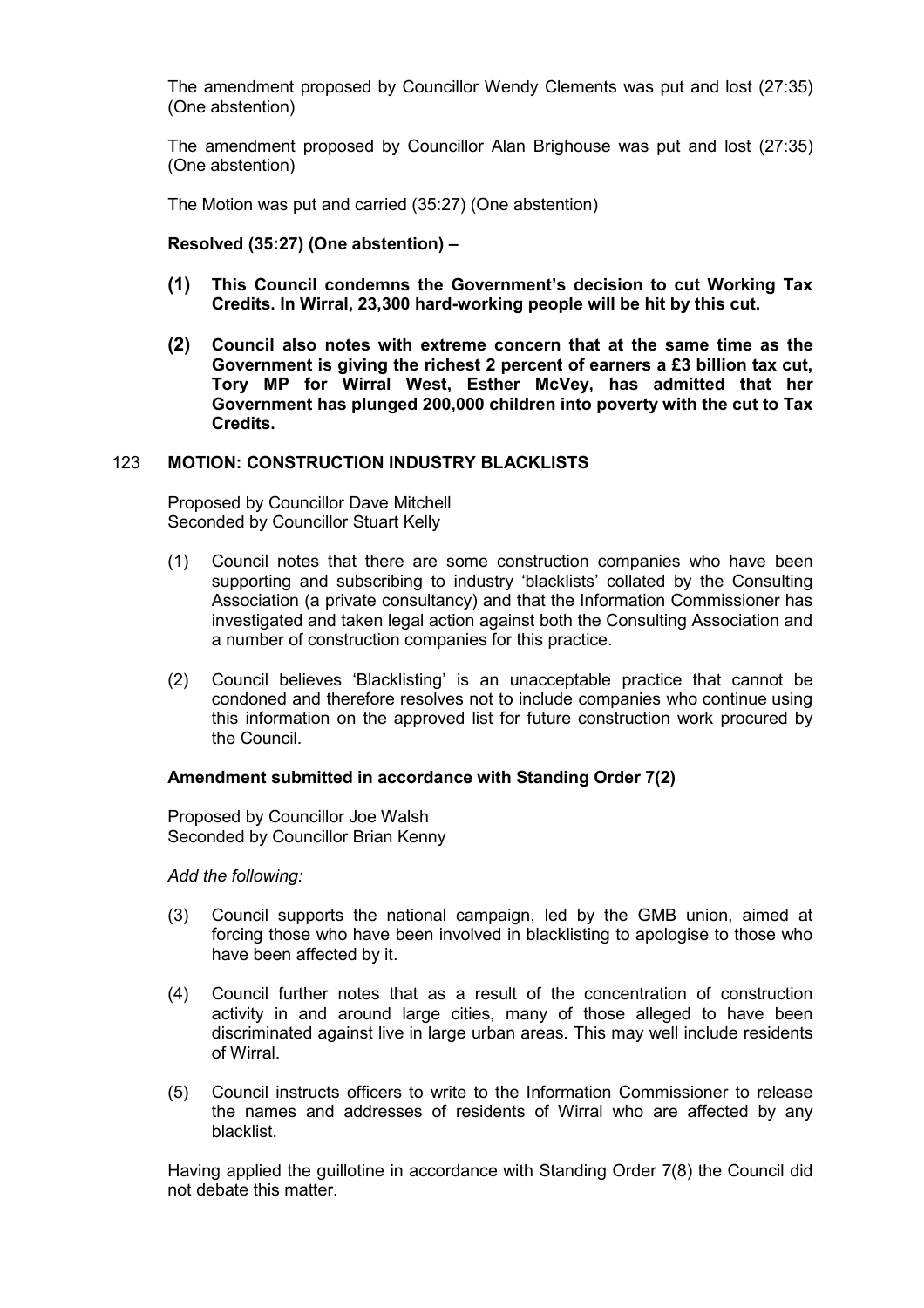Councillor Mitchell agreed to accept the amendment proposed by Councillor Walsh.

The Motion, as amended, was put and carried (62:0) (One abstention)

**Resolved (62:0 (One abstention) –** 

- **(1) Council notes that there are some construction companies who have been supporting and subscribing to industry 'blacklists' collated by the Consulting Association (a private consultancy) and that the Information Commissioner has investigated and taken legal action against both the Consulting Association and a number of construction companies for this practice.**
- **(2) Council believes 'Blacklisting' is an unacceptable practice that cannot be**  resolves not to include companies **who continue using this information on the approved list for future construction work procured by the Council.**
- **(3) Council supports the national campaign, led by the GMB union, aimed at forcing those who have been involved in blacklisting to apologise to those who have been affected by it.**
- **(4) Council further notes that as a result of the concentration of construction activity in and around large cities, many of those alleged to have been discriminated against live in large urban areas. This may well include residents of Wirral.**
- **(5) Council instructs officers to write to the Information Commissioner to release the names and addresses of residents of Wirral who are affected by any blacklist.**

## 124 **MOTION: PAYDAY LOANS**

Proposed by Councillor Adrian Jones Seconded by Councillor Joe Walsh

- (1) Council notes that the Conservative Party is heavily funded by City of London finance businesses.
- (2) Council further notes that since the world-wide bank and hedge-fund crash of 2008 just 1000 of the richest UK residents own wealth that has increased by £155billion. Simultaneously, councils, the NHS, low-wage families, and pensioners, are hit by the Government's cuts whilst the Tories' super-rich funders are granted breathtaking tax reductions.
- (3) In hideous contrast, as many as a million UK residents have now been victims of "Payday loans" whilst 7.8 million are struggling to keep a roof over their families' heads. As many as 2.8 million householders have overdrawn in their banks to meet their mortgage or rent bills. Some of the most desperate victims of Government "austerity" policies, designed to pay off the bankers' gambling losses, quickly become sucked into never-ending debt through "Payday loans" as lenders are allowed to charge as much as 4,000% in annual interest rates. Council calls on this government to legislate urgently to end this immoral exploitation of its most vulnerable victims.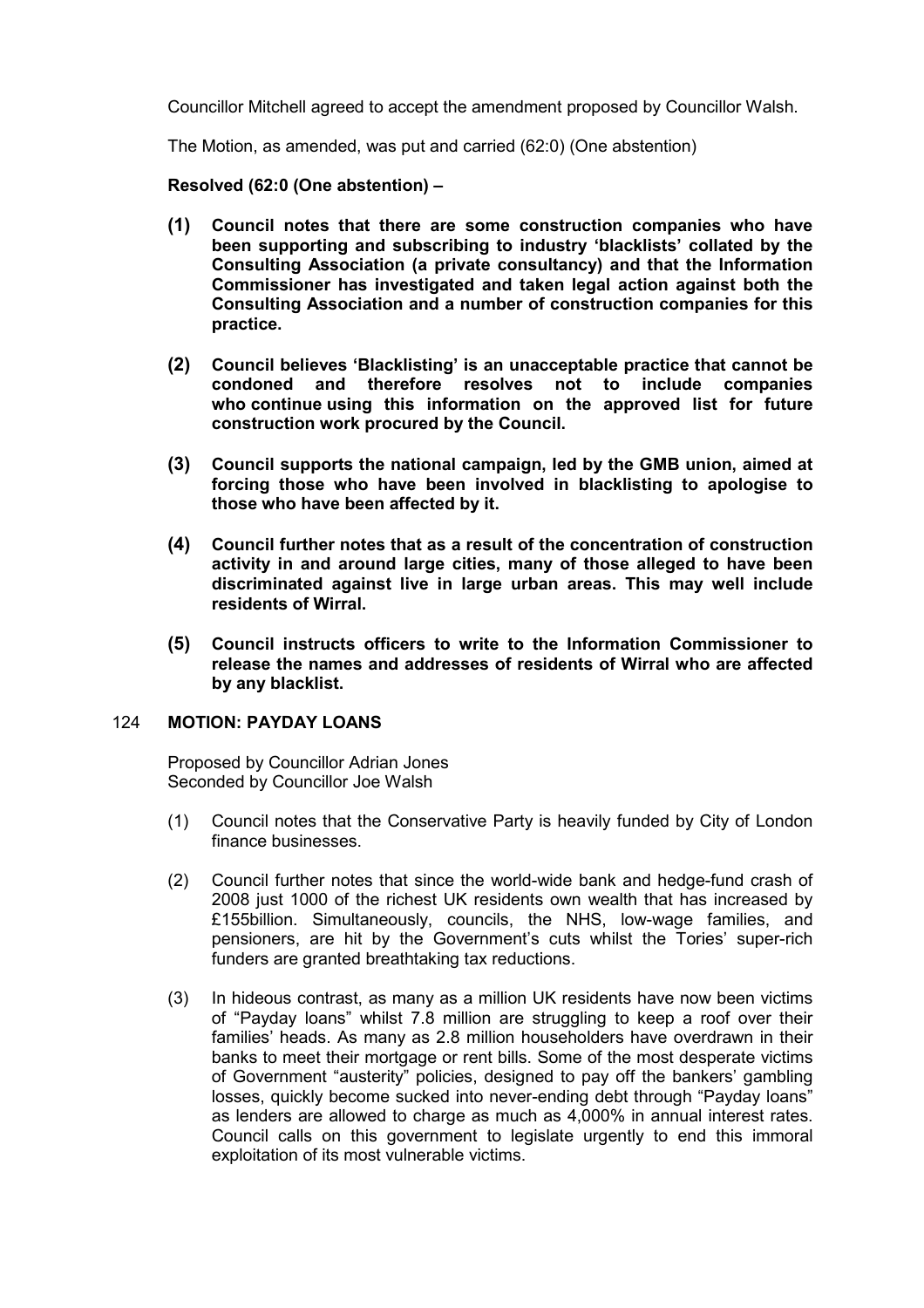# **Amendment submitted in accordance with Standing Order 7(2)**

Proposed by Councillor Christopher Blakeley Seconded by Councillor Jeff Green

*Delete all and replace with:* 

- (1) Council notes that the Government is taking steps to tackle the problems associated with high cost credit.
- (2) Council further notes the Government is giving financial regulators the powers to impose restrictions on the total cost of credit. Additionally, the Government is also giving the Office of Fair Trading (OFT) a new power to suspend consumer credit licences immediately where there is an urgent need to protect consumers.
- (3) Alongside its publication of a progress report in November 2012, the OFT announced it has opened formal investigations into several payday lenders. These investigations are targeting aggressive debt collection practices and the OFT has written to all 240 payday lenders about poor practices in the sector. The OFT has also published revised Debt Collection Guidance. This guidance focuses on a specific repayment mechanism to ensure that traders with a consumer credit licence do not misuse it.
- (4) Beyond this, the Government has taken action to make sure consumers are better protected. Following discussions with the Government, 90 per cent of the payday and short-term loan industry agreed to improve their codes of practice to increase transparency and provide better protection for consumers. Commitments include: a good practice customer charter, more help for those in financial difficulty and effective monitoring by the Trade Association to root out poor practices.
- (5) The Government has also provided a £27 million grant to provide face-to-face debt advice and the funding contribution of £1 million to the National Debtline to support telephone debt advice has been maintained for 2012/13. This is in addition to the Money Advice Service which offers free national financial advice, helping to increase levels of financial literacy and empowering consumers to take charge of their finances.
- (6) Council puts on record its thanks to the Government for the action it has taken and continues to take to deal with this problem and urges it to continue to work with the OFT to bring about continuing improvements.

# **Amendment submitted in accordance with Standing Order 7(2)**

Proposed by Councillor Pat Williams Seconded by Councillor Stuart Kelly

*Delete paragraphs* (1) *and* (2).

*Renumber paragraph* (3) *as paragraph* (1) *and delete* "In hideous contrast," *and replace with* "Council is concerned that".

*Insert:* 

(2) Council welcomes the fact that the Financial Services Act 2012 gives the new Financial Conduct Authority powers to cap the total amount charged by the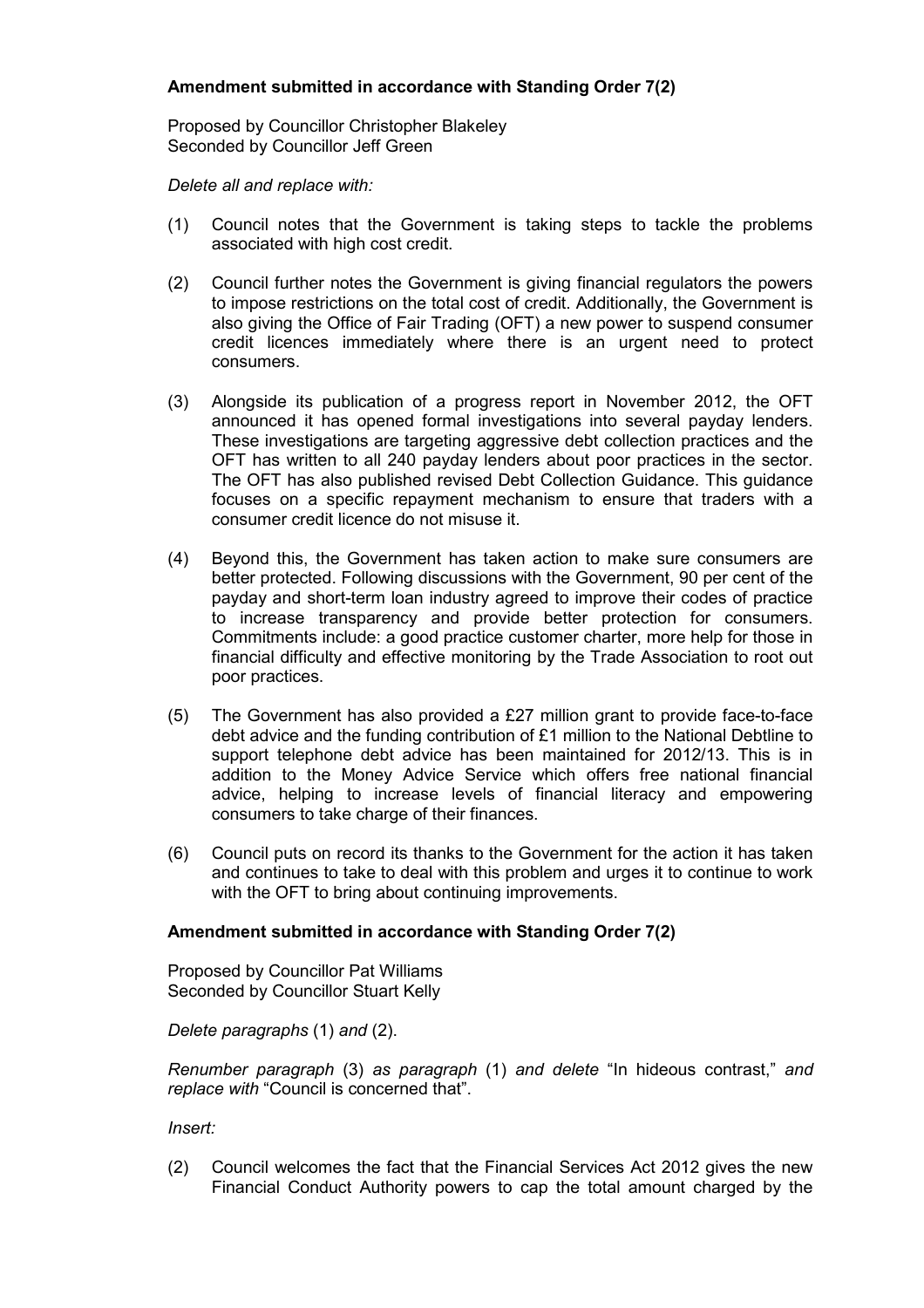high-cost credit industry and acknowledges the contribution made in achieving this by Stella Creasy MP and The Most Reverend Justin Welby and calls on MPs to monitor the work of the FCA to ensure that credit customers are properly protected against extortion.

(3) Council further agrees to write to Wirral Members of Parliament, raising its concerns that high cost credit companies should also be controlled under the Ofcom Broadcasting Code and only be allowed to advertise after the 2100hrs 'watershed'; Council considers high credit commercials are wholly inappropriate during children's programmes.

Having applied the guillotine in accordance with Standing Order 7(8) the Council did not debate this matter.

The amendment proposed by Councillor Blakeley was put and lost (27:35) (One abstention)

The amendment proposed by Councillor Williams was put and lost (27:35) (One abstention)

The Motion was put and carried (35:27) (One abstention)

**Resolved (35:27) (One abstention) –** 

- **(1) Council notes that the Conservative Party is heavily funded by City of London finance businesses.**
- **(2) Council further notes that since the world-wide bank and hedge-fund crash of 2008 just 1000 of the richest UK residents own wealth that has increased by £155billion. Simultaneously, councils, the NHS, low-wage families, and pensioners, are hit by the Government's cuts whilst the Tories' super-rich funders are granted breathtaking tax reductions.**
- **(3) In hideous contrast, as many as a million UK residents have now been victims of "Payday loans" whilst 7.8 million are struggling to keep a roof over their families' heads. As many as 2.8 million householders have overdrawn in their banks to meet their mortgage or rent bills. Some of the most desperate victims of Government "austerity" policies, designed to pay off the bankers' gambling losses, quickly become sucked into neverending debt through "Payday loans" as lenders are allowed to charge as much as 4,000% in annual interest rates. Council calls on this government to legislate urgently to end this immoral exploitation of its most vulnerable victims.**

#### 125 **MOTION: TAX AVOIDANCE AND PUBLIC SECTOR CONTRACTS**

Proposed by Councillor Tom Harney Seconded by Councillor Stuart Kelly

- (1) Council notes the widespread practice of some multinational companies to minimise their exposure to UK taxation by manipulating their payments to subsidiaries located in tax havens.
- (2) Council expresses support for the many local businesses which make full and fair tax payments every year.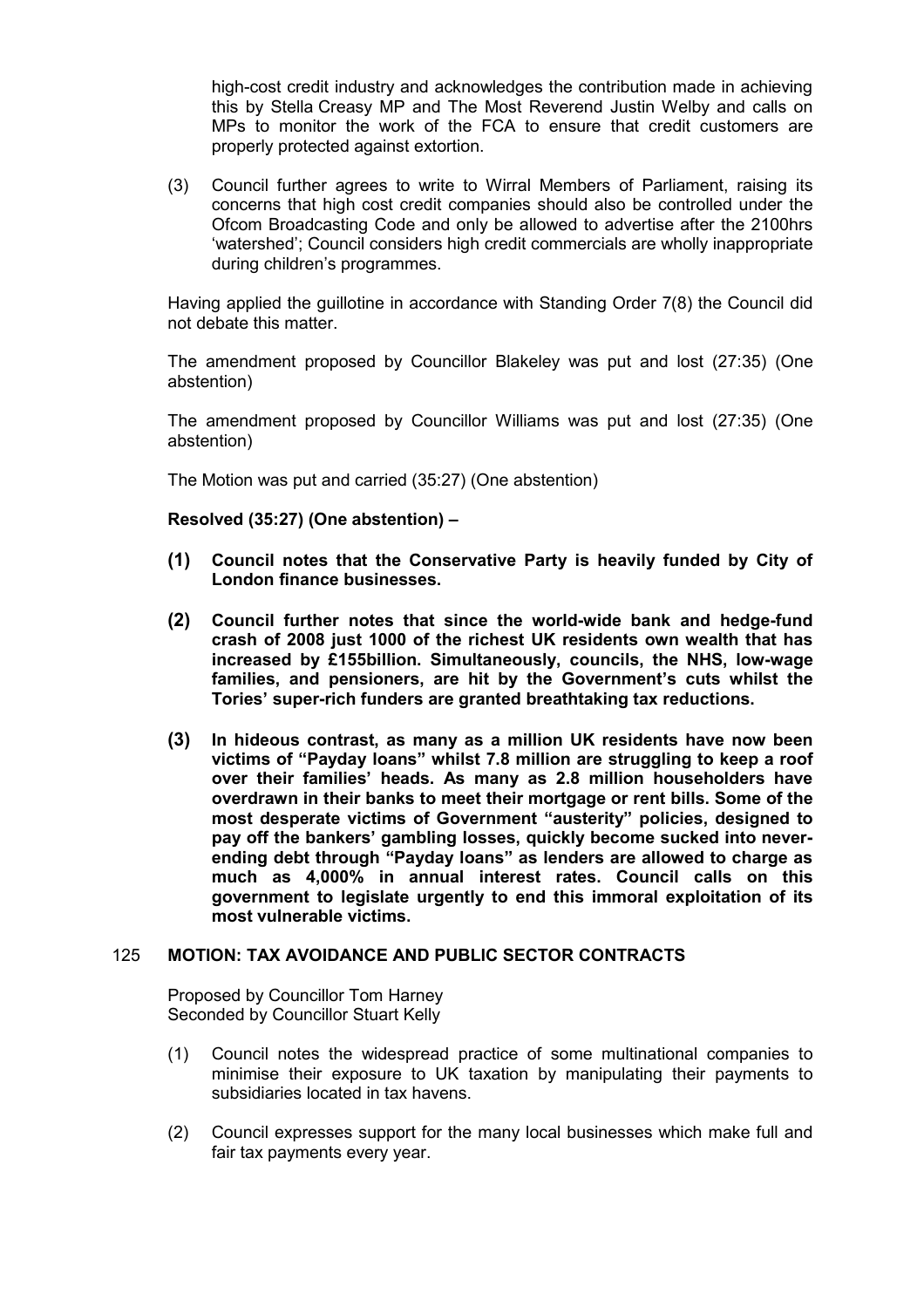- (3) Council urges the Government to continue to extend its programme of measures designed to make all companies pay fair taxation based upon genuine profit levels.
- (4) Council notes the campaign of the consumer organisation, Ethical Consumer, to allow local councils and other public procurement bodies to take into account corporate tax strategies when they award public contracts and supports this aim.
- (5) Council notes that whilst procurement policy has some guidance regarding ethical procurement, this policy could be significantly strengthened; and calls on Cabinet to work with the Local Government Association to bring forward a set of legally binding procurement rules that require companies delivering and bidding for the delivery of public service contracts to demonstrate high ethical, environmental and anti-tax avoidance standards.

## **Amendment proposed in accordance with Standing Order 7(2)**

Proposed by Councillor Brian Kenny Seconded by Councillor Janette Williamson

## *Add the following:*

(6) Council supports fair taxation for companies, but this should also apply to citizens. Accordingly, Council condemns the huge tax cut for millionaires announced by George Osborne in last year's budget.

Having applied the guillotine in accordance with Standing Order 7(8) the Council did not debate this matter.

Councillor Harney agreed to accept the amendment proposed by Councillor Kenny.

The Motion, as amended, was put and carried (42:20) (One abstention)

# **Resolved (42:20) (One abstention) –**

- **(1) Council notes the widespread practice of some multinational companies to minimise their exposure to UK taxation by manipulating their payments to subsidiaries located in tax havens.**
- **(2) Council expresses support for the many local businesses which make full and fair tax payments every year.**
- **(3) Council urges the Government to continue to extend its programme of measures designed to make all companies pay fair taxation based upon genuine profit levels.**
- **(4) Council notes the campaign of the consumer organisation, Ethical Consumer, to allow local councils and other public procurement bodies to take into account corporate tax strategies when they award public contracts and supports this aim.**
- **(5) Council notes that whilst procurement policy has some guidance regarding ethical procurement, this policy could be significantly strengthened; and calls on Cabinet to work with the Local Government Association to bring forward a set of legally binding procurement rules that require companies delivering and bidding for the delivery of public**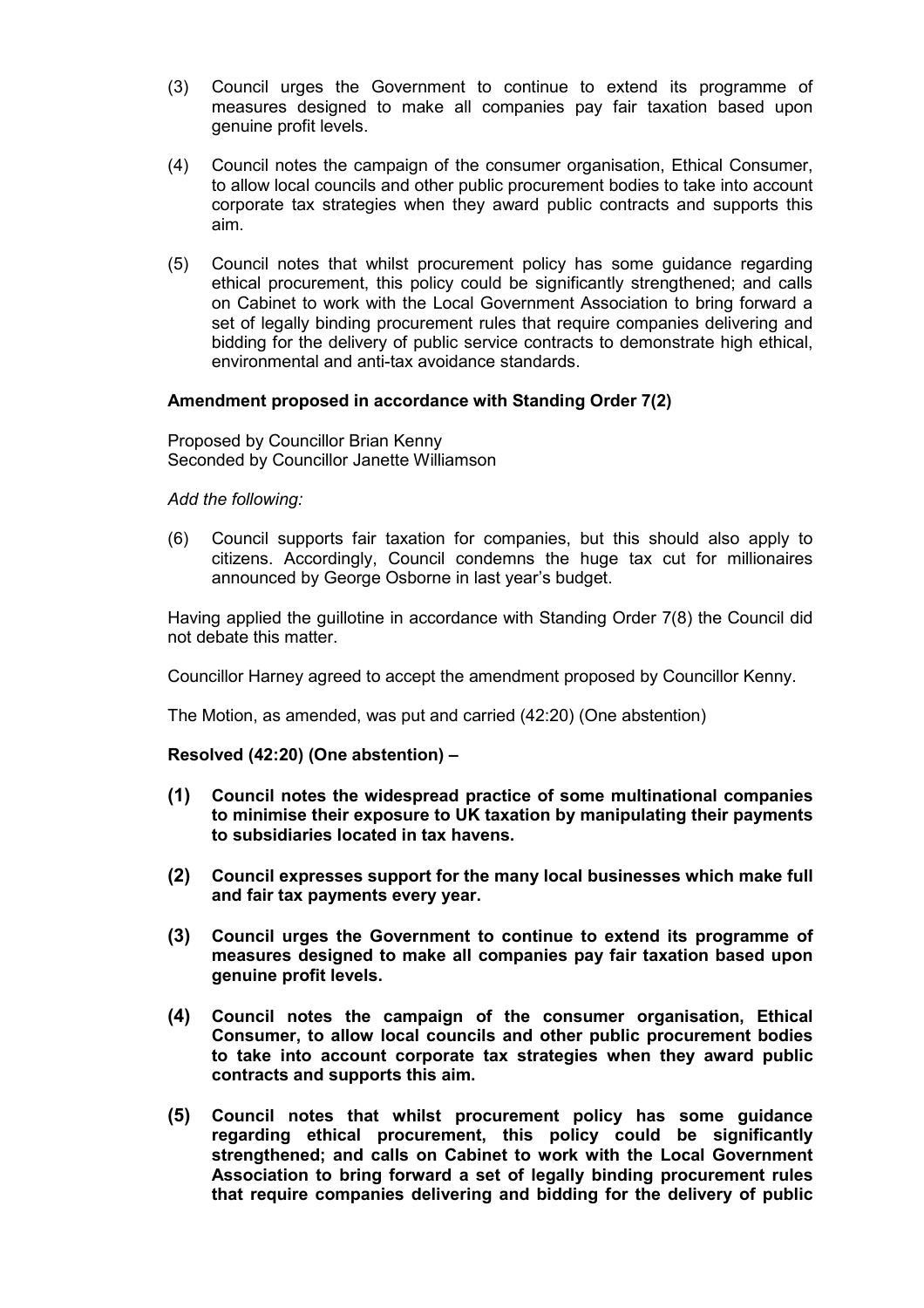**service contracts to demonstrate high ethical, environmental and anti-tax avoidance standards.** 

**(6) Council supports fair taxation for companies, but this should also apply to citizens. Accordingly, Council condemns the huge tax cut for millionaires announced by George Osborne in last year's budget.** 

## 126 **MOTION: UNIVERSAL CREDIT**

Proposed by Councillor Phil Gilchrist Seconded by Councillor Pat Williams

- (1) This Council notes that Universal Credit:
	- is being developed with a Pathfinder Service in the Greater Manchester area from April 2013
	- is being extended to people who need that help and support with the aim of completing the new service by the end of 2017
	- has been the subject of a House of Commons Select Committee Report and regular feature of 'Parliamentary Questions' on its impact and progress.
- (2) Council notes that on 10 December 2012, Mr Clive Betts MP questioned the Secretary of State for Work and Pensions as follows….

*'What progress is the Department making in discussing with councils about the need to provide a joined-up service so that, in future, people will need make only one contact when their incomes change?'* 

and that the Secretary of State for Work and Pensions (Mr Iain Duncan Smith) stated…

'*We are currently engaging in discussions with local authorities with the aim of ensuring that people receive a proper and comprehensive service.'*

- (3) This Council is anxious that Wirral's citizens involved in these changes should receive the 'proper and comprehensive service' being promised and believes that the Council's One Stop Shops and libraries are well placed to assist local people.
- (4) Council, therefore, requests that officers continue to engage with other authorities and the Local Government Association with a view to ensuring that an effective and accessible service emerges from that process.
- (5) Council, therefore, requests that Officers be asked to report on the shape of the emerging service to Cabinet and the appropriate Overview and Scrutiny Committee so that Wirral can provide the 'proper and comprehensive service' envisaged for Wirral's citizens.

# **Amendment submitted in accordance with Standing Order 7(2)**

Proposed by Councillor Bernie Mooney Seconded by Councillor Tony Norbury

*Add the following:*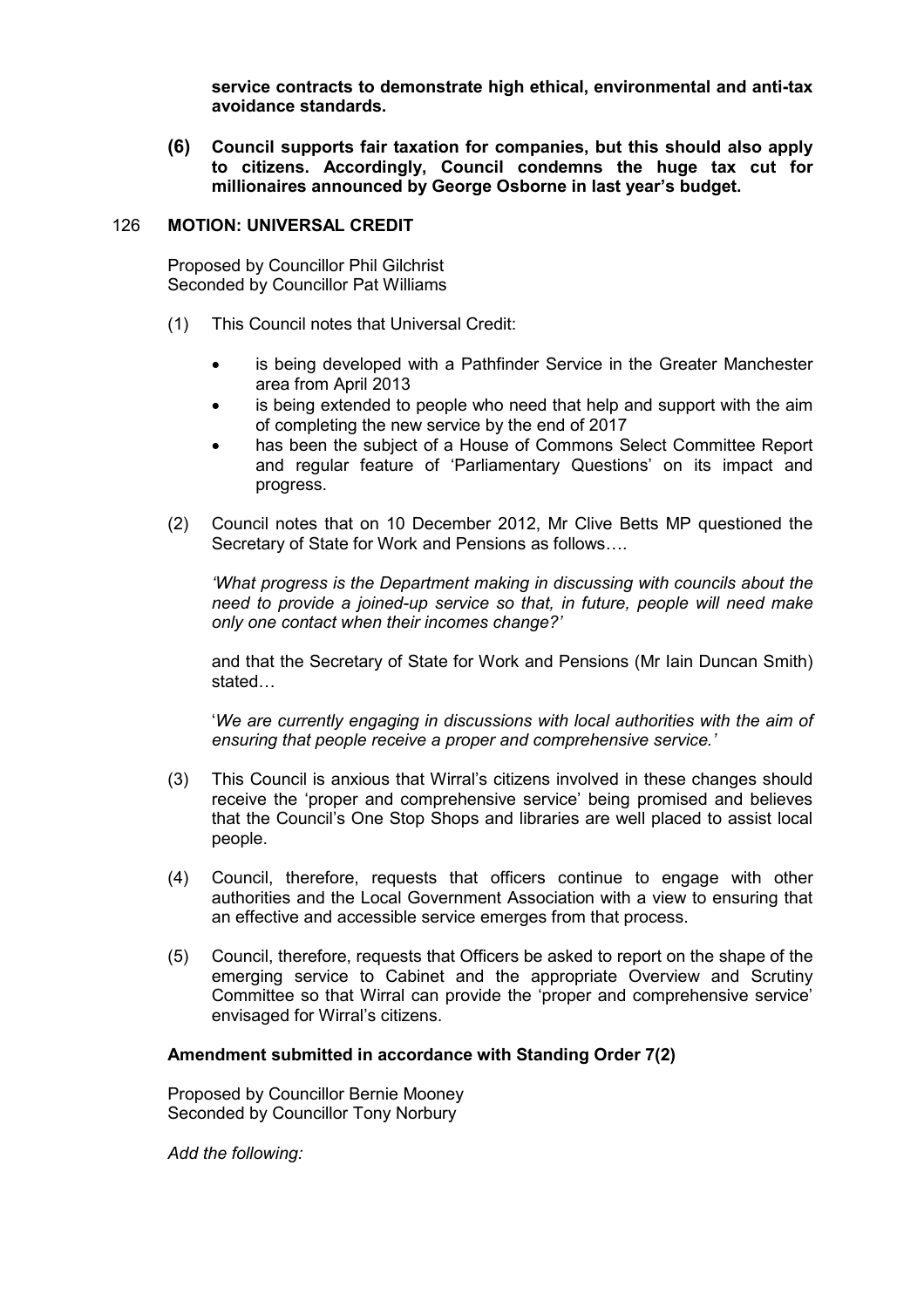- (6) Council is concerned about a number of issues relating to universal credit. These include:
	- Digital exclusion, as claimants will have to complete a universal credit claim on line.
	- The danger that claimants will be unable to budget effectively when their benefits are paid at monthly rather than fortnightly intervals as at present.
	- Doubts about whether the new system will provide genuine incentives to work longer or train for a more highly paid job.
	- Doubts about the quality of the new IT infrastructure which is being designed to deliver universal credit.
	- Lack of openness on the outcome of the universal credit pilot schemes.
- (7) Council supports Frank Field's call for the National Audit Office to carry out a special enquiry to examine the risks associated with universal credit.

Having applied the guillotine in accordance with Standing Order 7(8) the Council did not debate this matter.

Councillor Gilchrist agreed to accept the amendment proposed by Councillor Mooney.

The Motion, as amended, was put and carried (42:20) (One abstention)

**Resolved (42:20) (One abstention) –** 

- **(1) This Council notes that Universal Credit:** 
	- **is being developed with a Pathfinder Service in the Greater Manchester area from April 2013**
	- **is being extended to people who need that help and support with the aim of completing the new service by the end of 2017**
	- **has been the subject of a House of Commons Select Committee Report and regular feature of 'Parliamentary Questions' on its impact and progress.**
- **(2) Council notes that on 10 December 2012, Mr Clive Betts MP questioned the Secretary of State for Work and Pensions as follows….**

*'What progress is the Department making in discussing with councils about the need to provide a joined-up service so that, in future, people will need make only one contact when their incomes change?'* 

**and that the Secretary of State for Work and Pensions (Mr Iain Duncan Smith) stated…**

**'***We are currently engaging in discussions with local authorities with the aim of ensuring that people receive a proper and comprehensive service.'*

- **(3) This Council is anxious that Wirral's citizens involved in these changes should receive the 'proper and comprehensive service' being promised and believes that the Council's One Stop Shops and libraries are well placed to assist local people.**
- **(4) Council, therefore, requests that officers continue to engage with other authorities and the Local Government Association with a view to**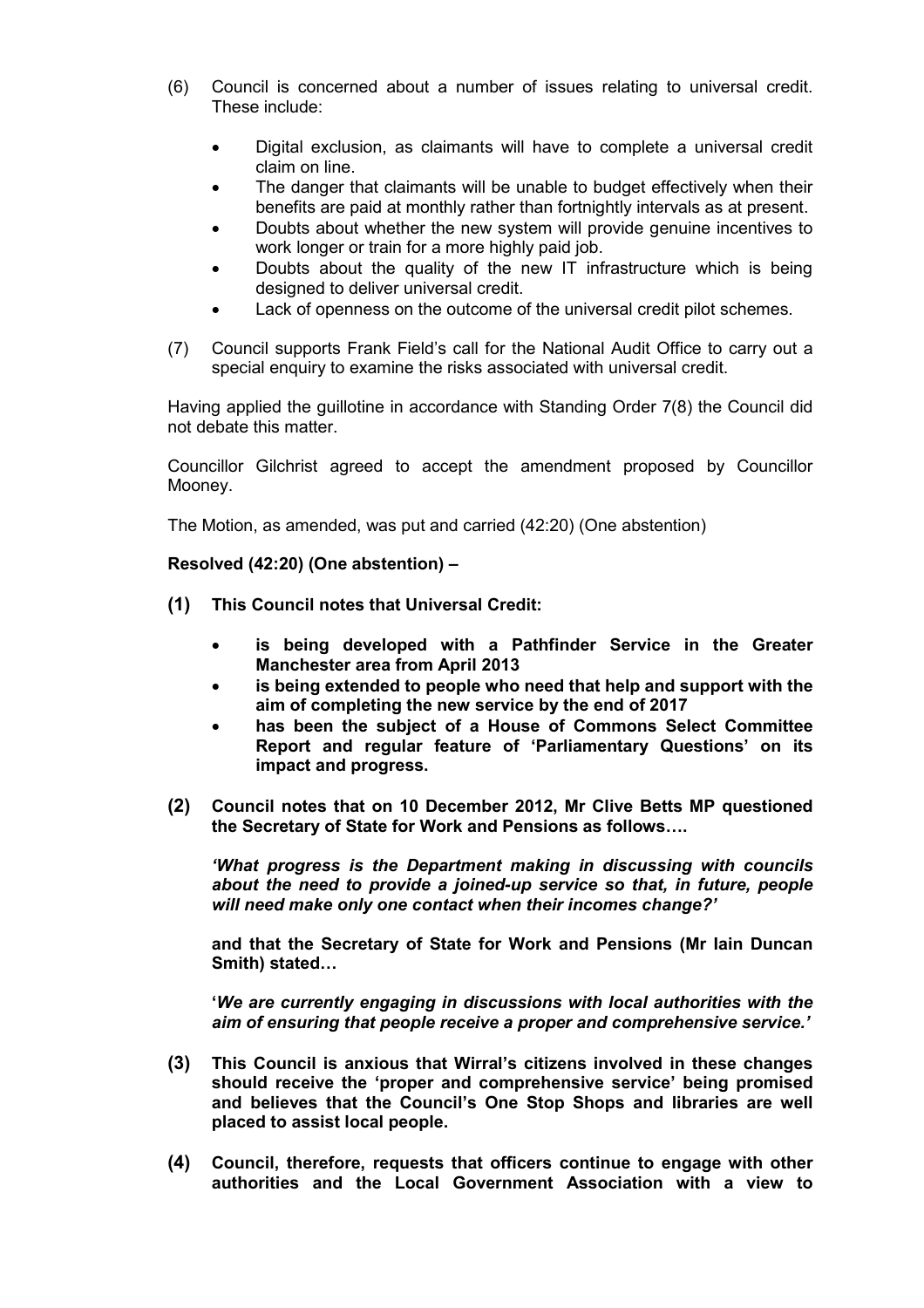**ensuring that an effective and accessible service emerges from that process.** 

- **(5) Council, therefore, requests that Officers be asked to report on the shape of the emerging service to Cabinet and the appropriate Overview and Scrutiny Committee so that Wirral can provide the 'proper and comprehensive service' envisaged for Wirral's citizens.**
- **(6) Council is concerned about a number of issues relating to universal credit. These include:** 
	- **Digital exclusion, as claimants will have to complete a universal credit claim on line.**
	- **The danger that claimants will be unable to budget effectively when their benefits are paid at monthly rather than fortnightly intervals as at present.**
	- **Doubts about whether the new system will provide genuine incentives to work longer or train for a more highly paid job.**
	- **Doubts about the quality of the new IT infrastructure which is being designed to deliver universal credit.**
	- **Lack of openness on the outcome of the universal credit pilot schemes.**
- **(7) Council supports Frank Field's call for the National Audit Office to carry out a special enquiry to examine the risks associated with universal credit.**

#### 127 **VACANCIES**

The Council was requested to deal with the following vacancies

#### **Committees**

#### **SCRUTINY PROGRAMME BOARD**

Conservative deputy

## **COUNCIL EXCELLENCE OVERVIEW AND SCRUTINY COMMITTEE**

Conservative deputy

#### **HEALTH AND WELL BEING OVERVIEW AND SCRUTINY COMMITTEE**

Conservative deputy

## **SUSTAINABLE COMMUNITIES OVERVIEW AND SCRUTINY COMMITTEE**

Conservative deputy

#### **Outside Bodies**

## **COMMUNITY AND CUSTOMER ENGAGEMENT**

**(i). Kylemore Community Centre Joint Management Committee**  (Pensby and Thingwall Ward Councillors)

to replace former Councillor Don McCubbin